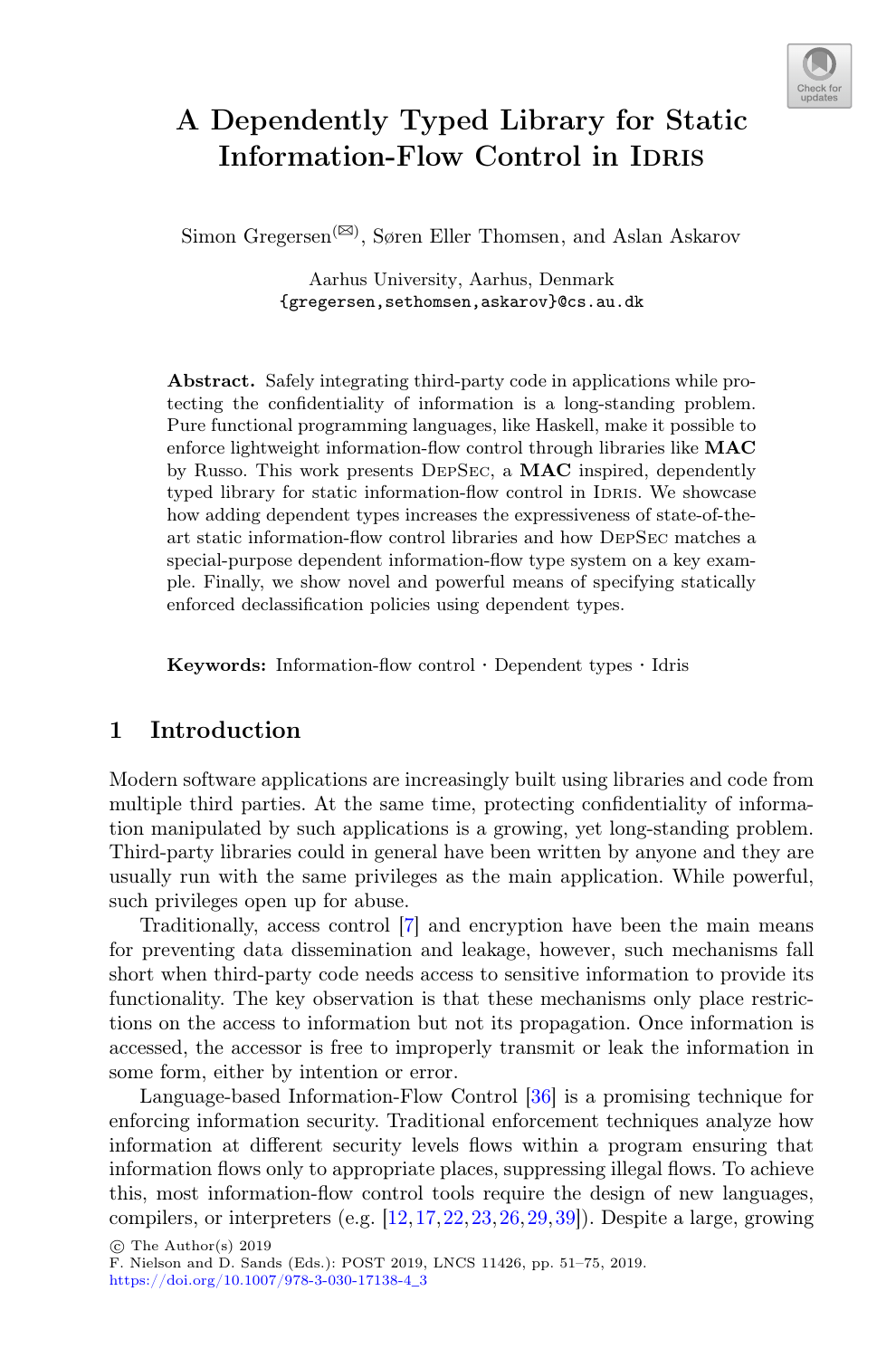body of work on language-based information-flow security, there has been little adoption of the proposed techniques. For information-flow policies to be enforced in such systems, the whole system has to be written in new languages – an inherently expensive and time-consuming process for large software systems. Moreover, in practice, it might very well be that only small parts of an application are governed by information-flow policies.

Pure functional programming languages, like Haskell, have something to offer with respect to information security as they strictly separate side-effect free and side-effectful code. This makes it possible to enforce lightweight information-flow control through libraries  $[11, 20, 34, 35, 42]$  $[11, 20, 34, 35, 42]$  $[11, 20, 34, 35, 42]$  $[11, 20, 34, 35, 42]$  $[11, 20, 34, 35, 42]$  $[11, 20, 34, 35, 42]$  $[11, 20, 34, 35, 42]$  by constructing an embedded domainspecific security sub-language. Such libraries enforce a secure-by-construction programming model as any program written against the library interface is not capable of leaking secrets. This construction forces the programmer to write security-critical code in the sub-language but otherwise allows them to freely interact and integrate with non-security critical code written in the full language. In particular, static enforcement libraries like MAC [\[34\]](#page-22-3) are appealing as no run-time checks are needed and code that exhibits illegal flows is rejected by the type checker at compile-time. Naturally, the expressiveness of Haskell's type system sets the limitation on which programs can be deemed secure and which information flow policies can be guaranteed.

Dependent type theories [\[24,](#page-21-5)[31](#page-22-6)] are implemented in many programming lan-guages such as Coq [\[13](#page-20-3)], Agda [\[32\]](#page-22-7), IDRIS [\[8\]](#page-20-4), and  $F^*$  [\[44](#page-23-0)]. Programming languages that implement such theories allow types to dependent on values. This enables programmers to give programs a very precise type and increased confidence in its correctness.

In this paper, we show that dependent types provide a direct and natural way of expressing precise data-dependent security policies. Dependent types can be used to represent rich security policies in environments like databases and data-centric web applications where, for example, new classes of users and new kinds of data are encountered at run-time and the security level depends on the manipulated data itself [\[23](#page-21-2)]. Such dependencies are not expressible in less expressive systems like MAC. Among other things, with dependent types, we can construct functions where the security level of the output depends on an argument:

#### getPassword : (u : Username) -> Labeled u String

Given a user name u, getPassword retrieves the corresponding password and classifies it at the security level of u. As such, we can express much more precise security policies that can depend on the manipulated data.

IDRIS is a general-purpose functional programming language with fullspectrum dependent types, that is, there is no restrictions on which values may appear in types. The language is strongly influenced by Haskell and has, among others, inherited its strict encapsulation of side-effects. IDRIS essentially asks the question: "What if Haskell had full dependent types?" [\[9](#page-20-5)]. This work, essentially, asks: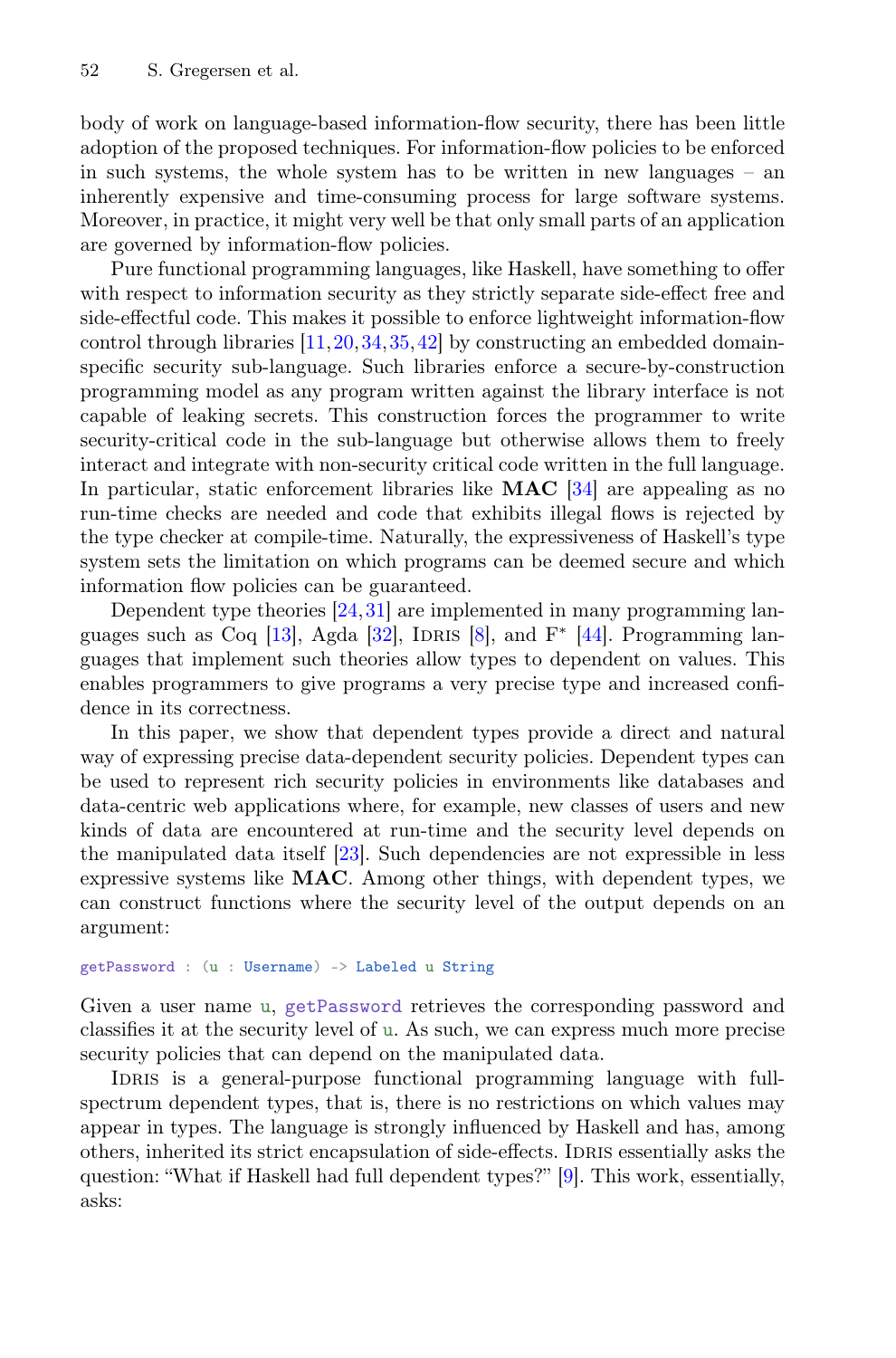"What if MAC had full dependent types?"

We address this question using IDRIS because of its positioning as a generalpurpose language rather than a proof assistant. All ideas should be portable to equally expressive systems with full dependent types and strict monadic encapsulation of side-effects.

In summary, the contributions of this paper are as follows.

- We present DEPSEC, a MAC inspired statically enforced dependently typed information-flow control library for IDRIS.
- We show how adding dependent types strictly increases the expressiveness of state-of-the-art static information-flow control libraries and how DepSec matches the expressiveness of a special-purpose dependent information-flow type system on a key example.
- We show how DepSec enables and aids the construction of policyparameterized functions that abstract over the security policy.
- We show novel and powerful means to specify statically-ensured declassification using dependent types for a wide variety of policies.
- We show progress-insensitive noninterference [\[1](#page-20-6)] for the core library in a sequential setting.

*Outline.* The rest of the paper proceeds through a presentation of the DEPSEC library (Sect. [2\)](#page-3-0); a conference manager case study (Sect. [3\)](#page-6-0) and the introduction of policy-parameterized functions (Sect. [4\)](#page-8-0) both showcasing the expressiveness of DepSec; means to specify statically-ensured declassification policies (Sect. [5\)](#page-10-0); soundness of the core library (Sect.  $6$ ); and related work (Sect. [7\)](#page-17-0).

All code snippets presented in the following are extracts from the source code. All source code is implemented in IDRIS 1.3.1. and available at

[https://github.com/simongregersen/DepSec.](https://github.com/simongregersen/DepSec)

#### 1.1 Assumptions and Threat Model

In the rest of this paper, we require that code is divided up into trusted code, written by someone we trust, and untrusted code, written by a potential attacker. The trusted computing base (TCB) has no restrictions, but untrusted code does not have access to modules providing input/output behavior, the data constructors of the domain specific language and a few specific functions related to declassification. In IDRIS, this means that we specifically do not allow access to IO functions and unsafePerformIO. In DepSec, constructors and functions marked with a TCB comment are inaccessible to untrusted code. Throughout the paper we will emphasize when this is the case.

We require that all definitions made by untrusted code are total, that is, defined for all possible inputs and are guaranteed to terminate. This is necessary if we want to trust proofs given by untrusted code. Otherwise, it could construct an element of the empty type from which it could prove anything: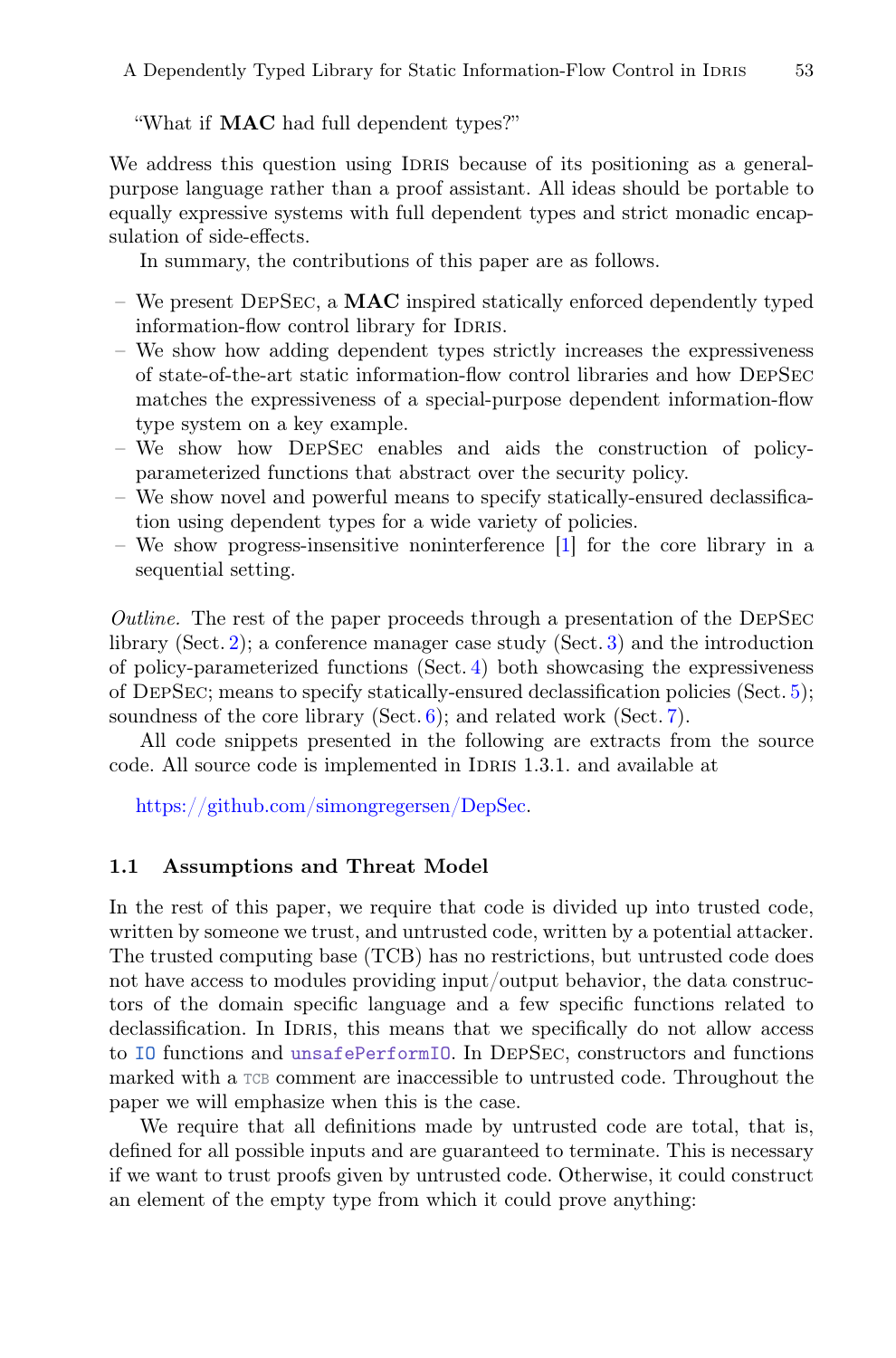empty : Void  $empty = empty$ 

In IDRIS, this can be checked using the  $-$ -total compiler flag. Furthermore, we do not consider concurrency nor any internal or termination covert channels.

# <span id="page-3-0"></span>2 The DepSec Library

In information-flow control, labels are used to model the sensitivity of data. Such labels usually form a security lattice  $[14]$  $[14]$  where the induced partial ordering  $\sqsubseteq$ specifies allowed flows of information and hence the security policy. For example,  $\ell_1 \subseteq \ell_2$  specifies that data with label  $\ell_1$  is allowed to flow to entities with label  $\ell_2$ . In DEPSEC, labels are represented by values that form a verified join semilattice implemented as IDRIS interfaces<sup>[1](#page-3-1)</sup>. That is, we require proofs of the lattice properties when defining an instance of JoinSemilattice.

```
interface JoinSemilattice a where
 join : a \rightarrow a \rightarrow aassociative :
    (x, y, z : a) \rightarrow x 'join' (y 'join' z) = (x 'join' y) 'join' z
 commutative : (x, y : a) \rightarrow x 'join' y = y 'join' x
 idempotent : (x : a) -> x `join` x = x
```
Dependent function types (often referred to as  $\Pi$  types) in IDRIS can express such requirements. If A is a type and B is a type indexed by a value of type A then  $(x : A) \rightarrow B$  is the type of functions that map arguments x of type A to values of type B x.

A lattice induces a partial ordering, which gives a direct way to express flow constraints. We introduce a verified partial ordering together with an implementation of this for JoinSemilattice. That is, to define an instance of the Poset interface we require a concrete instance of an associated data type leq as well as proofs of necessary algebraic properties of leq.

```
interface Poset a where
  leq : a \rightarrow a \rightarrow Typereflexive : (x : a) \rightarrow x 'leq' x
  antisymmetric : (x, y : a) \rightarrow x 'leq' y \rightarrow y 'leq' x \rightarrow x = ytransitive : (x, y, z : a) \rightarrow x 'leq' y -> y 'leq' z -> x 'leq' z
implementation JoinSemilattice a => Poset a where
  leq x y = (x \text{ 'join' } y = y)...
```
This definition allows for generic functions to impose as few restrictions as possible on the user while being able to exploit the algebraic structure in proofs, as will become evident in Sects. [3](#page-6-0) and [4.](#page-8-0) For the sake of the following case studies, we also have a definition of a BoundedJoinSemilattice requiring a least element Bottom of an instance of JoinSemilattice and a proof of the element being the unit.

<span id="page-3-1"></span> $^{\rm 1}$  Interfaces in IDRIS are similar to type classes in Haskell.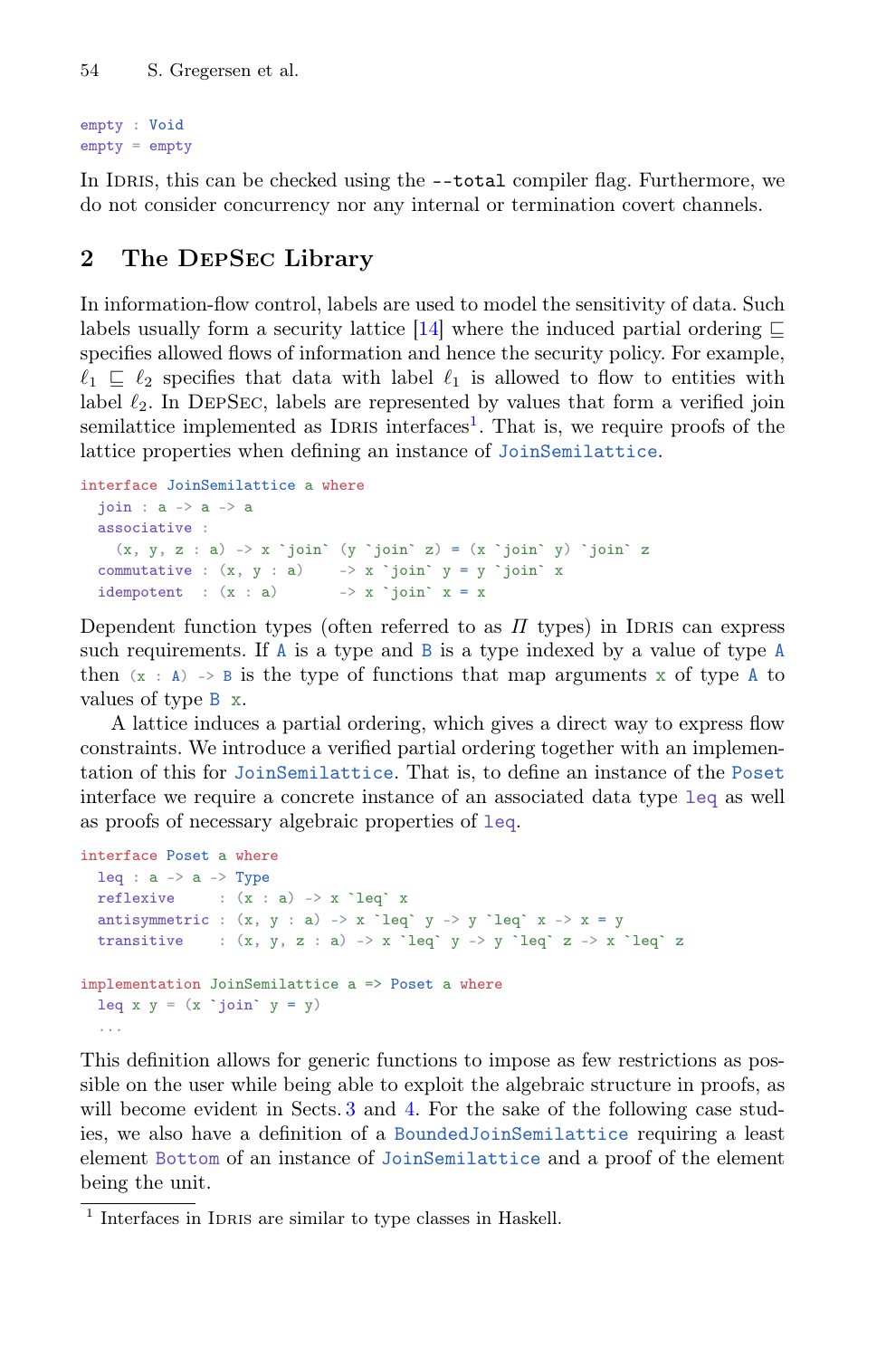```
data Labeled : label \rightarrow Type \rightarrow Type where
  MkLabeled : valueType -> Labeled label valueType -- TCB
data DIO: 1 \rightarrow Twoe \rightarrow Twoe whereMkDIO : IO valueType \rightarrow DIO 1 valueType \rightarrow TCB
Monad (DIO 1) where
  \sim 100label : Poset label => {1 : label} -> a -> Labeled 1 a
unlabel : Poset label => \{1, 1' : label\}\rightarrow {auto flow : l `leq` l'}
         \rightarrow Labeled 1 a
        \rightarrow DIO 1' a
plug : Poset label => \{1, 1' : label\}\rightarrow DIO 1' a
     \rightarrow {auto flow : 1 `leq` 1'}
     \rightarrow DIO 1 (Labeled 1' a)
run : DIO 1 a \rightarrow IO a \rightarrow TCB
lift : IO a \rightarrow DIO 1 a -- TCB
```
<span id="page-4-0"></span>Fig. 1. Type signature of the core DepSec API.

*The Core API.* Figure [1](#page-4-0) presents the type signature of DEPSEC's core API. Notice that names beginning with a lower case letter that appear as a parameter or index in a type declaration will be automatically bound as an implicit argument in IDRIS, and the auto annotation on implicit arguments means that IDRIS will attempt to fill in the implicit argument by searching the calling context for an appropriate value.

Abstract data type Labeled  $\ell$  a denotes a value of type a with sensitivity level  $\ell$ . We say that Labeled  $\ell$  a is *indexed* by  $\ell$  and *parameterized* by a. Abstract data type DIO  $\ell$  a denotes a secure computation that handles values with sensitivity level  $\ell$  and results in a value of type  $a$ . It is internally represented as a wrapper around the regular IO monad that, similar to the one in Haskell, can be thought of as a state monad where the state is the entire world. Notice that both data constructors MkLabeled and MkDIO are not available to untrusted code as this would allow pattern matching and uncontrolled unwrapping of protected entities. As a consequence, we introduce functions label and unlabel for labeling and unlabeling values. Like Rajani and Garg [\[33\]](#page-22-8), but unlike MAC, the type signature of label imposes no lattice constraints on the computation context. This does not leak information as, if  $l \subseteq l'$  and a computation c has type DIO  $l'$  (Labeled  $l'V$ ) for any type  $V$ , then there is no way for the labeled return value of  $c$  to escape the computation context with label  $l'$ .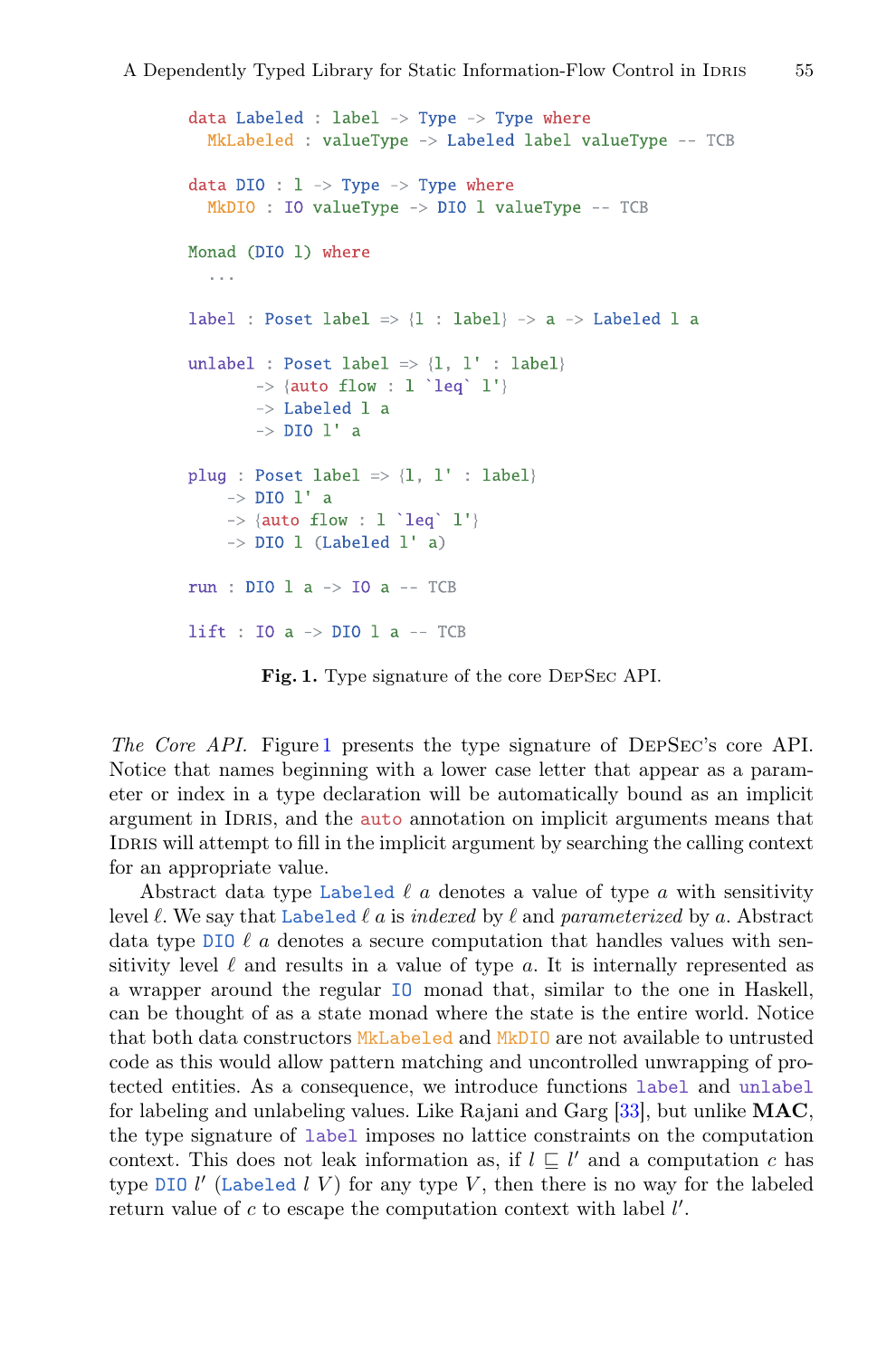As in MAC, the API contains a function plug that safely integrates sensitive computations into less sensitive ones. This avoids the need for nested computations and *label creep*, that is, the raising of the current label to a point where the computation can no longer perform useful tasks [\[34](#page-22-3)[,47](#page-23-1)]. Finally, we also have functions run and lift that are only available to trusted code for unwrapping of the DIO  $\ell$  monad and lifting of the IO monad into the DIO  $\ell$  monad.

Labeled Resources. Data type Labeled  $\ell$  *a* is used to denote a labeled IDRIS value with type a. This is an example of a *labeled resource* [\[34](#page-22-3)]. By itself, the core library does not allow untrusted code to perform any side effects but we can safely incorporate, for example, file access and mutable references as other labeled resources. Figure [2](#page-5-0) presents type signatures for files indexed by security levels used for secure file handling while mutable references are available in the accompanying source code. Abstract data type  $\texttt{SecFile}~\ell$  denotes a secure file with sensitivity level  $\ell$ . As for Labeled  $\ell$  a, the data constructor  $MkSecFile$  is not available to untrusted code.

The function readFile takes as input a secure file SecFile l' and returns a computation with sensitivity level l that returns a labeled value with sensitivity level 1'. Notice that the  $1 \subseteq 1$ ' flow constraint is required to enforce the *no read-up* policy [\[7](#page-20-0)]. That is, the result of the computation returned by readFile only involves data with sensitivity at most l. The function writeFile takes as input a secure file SecFile l'' and a labeled value of sensitivity level l', and it returns a computation with sensitivity level l that returns a labeled value with sensitivity level  $1'$ '. Notice that both the  $1 \sqsubseteq 1'$  and  $1' \sqsubseteq 1'$ ' flow constraints are required, essentially enforcing the *no write-down* policy [\[7](#page-20-0)], that is, the file never receives data more sensitive than its sensitivity level.

Finally, notice that the standard library functions for reading and writing files in IDRIS used to implement the functions in Fig. [2](#page-5-0) do not raise exceptions. Rather, both functions return an instance of the sum type Either. We stay consistent with Idris' choice for this instead of adding exception handling as done in MAC.

```
data SecFile : {label : Type} \rightarrow (1 : label) \rightarrow Type where
  MkSecFile : (path : String) -> SecFile 1 -- TCB
readFile : Poset label => \{1, 1' : label\}\rightarrow {auto flow : 1 'leq' 1'}
         -> SecFile 1'
         -> DIO 1 (Labeled 1' (Either FileError String))
writeFile : Poset label => \{1,1',1'' : \text{label}\}\Rightarrow {auto flow : 1 'leq' 1'} \Rightarrow {auto flow' : 1' 'leq' 1''}
          \rightarrow SecFile 1''\rightarrow Labeled 1' String
          -> DIO 1 (Labeled 1'' (Either FileError ()))
```
<span id="page-5-0"></span>Fig. 2. Type signatures for secure file handling.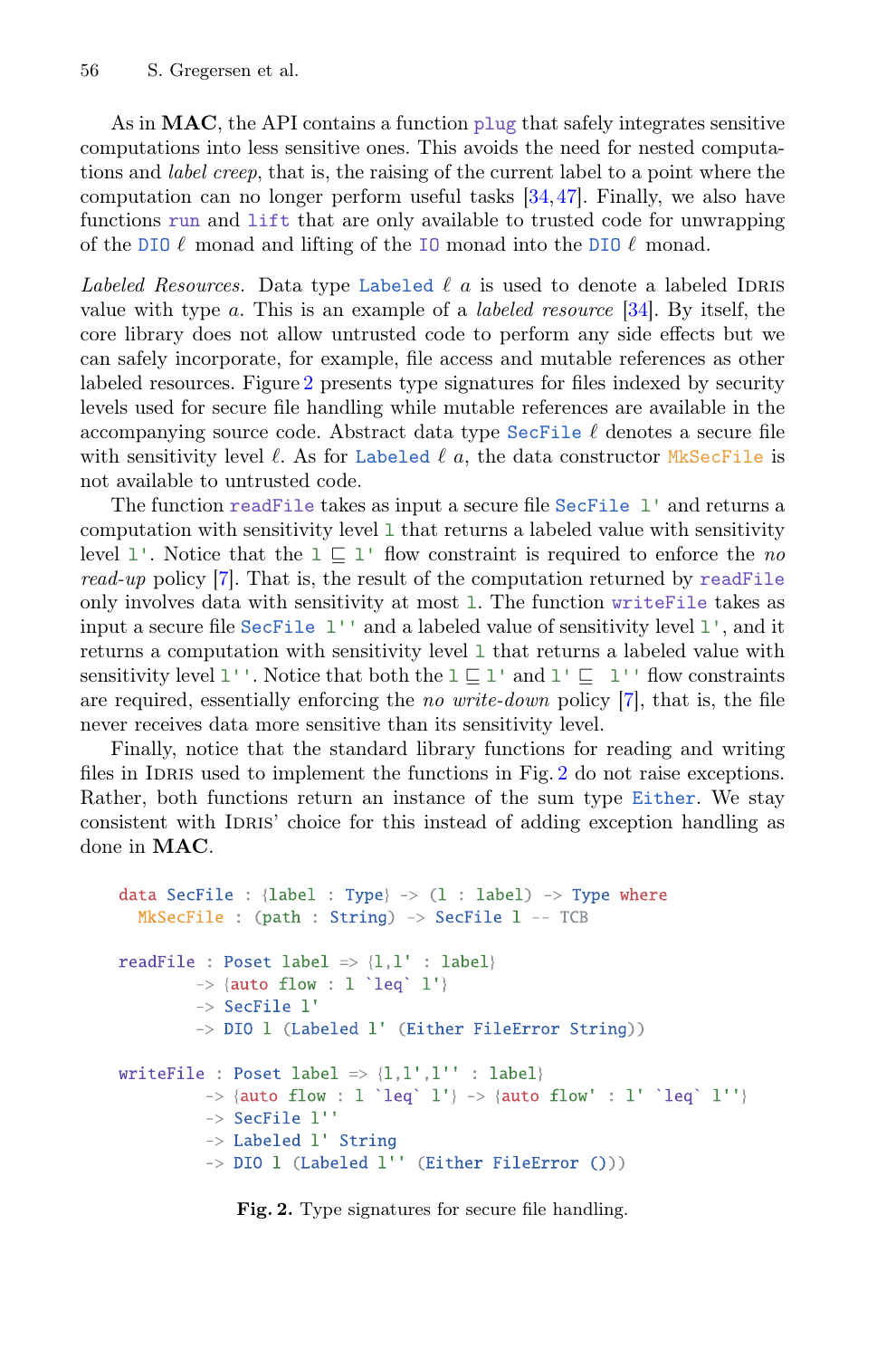### <span id="page-6-0"></span>3 Case Study: Conference Manager System

This case study showcases the expressiveness of DepSec by reimplementing a conference manager system with a fine-grained data-dependent security policy introduced by Lourenço and Caires [\[23\]](#page-21-2). Lourenço and Caires base their development on a minimal λ-calculus with references and collections and they show how secure operations on relevant scenarios can be modelled and analysed using *dependent information flow types*. Our reimplementation demonstrates how DEPSEC matches the expressiveness of such a special-purpose built dependent type system on a key example.

In this scenario, a user is either a regular user, an author user, or a program committee (PC) member. The conference manager contains information about the users, their submissions, and submission reviews. This data is stored in lists of references to records, and the goal is to statically ensure, by typing, the confidentiality of the data stored in the conference manager system. As such, the security policy is:

- A registered user's information is not observable by other users.
- The content of a paper can be seen by its authors as well as its reviewers.
- Comments to the PC of a submission's review can only be seen by other members that are also reviewers of that submission.
- The only authors that are allowed to see the grade and the review of the submission are those that authored that submission.

To achieve this security policy, Lourenço and Caires make use of indexed security labels [\[22\]](#page-21-1). The security level *U* is partitioned into a number of security compartments such that *U* (*uid*) represents the compartment of the registered user with id *uid*. Similarly, the security level *A* is indexed such that *A*(*uid*, *sid*) stands for the compartment of data belonging to author *uid* and their submission *sid*, and *PC* is indexed such that *PC* (*uid*, *sid*) stands for data belonging to the PC member with user id *uid* assigned to review the submission with id *sid*. Furthermore, levels  $\top$  and  $\bot$  are introduced such that, for example,  $U(\bot) \sqsubseteq$  $U(\mathit{uid})\sqsubseteq\mathit{U}(\top).$  Now, the security lattice is defined using two equations:

<span id="page-6-2"></span><span id="page-6-1"></span>
$$
\forall uid, sid.  $U(uid) \sqsubseteq A(uid, sid)$  (1)
$$

$$
\forall u id1, u id2, sid. A(uid1, sid) \sqsubseteq PC(uid2, sid)
$$
 (2)

Lourenço and Caires are able to type a list of submissions with a dependent sum type that assigns the content of the paper the security level *A*(*uid*, *sid*), where *uid* and *sid* are fields of the record. For example, if a concrete submission with identifier 2 was made by the user with identifier 1, the content of the paper gets classified at security level  $A(1, 2)$ . In consequence,  $A(1, 2) \sqsubseteq PC(n, 2)$  for any *uid* n and the content of the paper is only observable by its assigned reviewers. Similar types are given for the list of user information and the list of submission reviews, enforcing the security policy described in the above.

To express this policy in DepSec, we introduce abstract data types Id and Compartment (cf. Fig. [3\)](#page-7-0) followed by an implementation of the BoundedJoinSemilattice interface that satisfies Eqs. [\(1\)](#page-6-1) and [\(2\)](#page-6-2).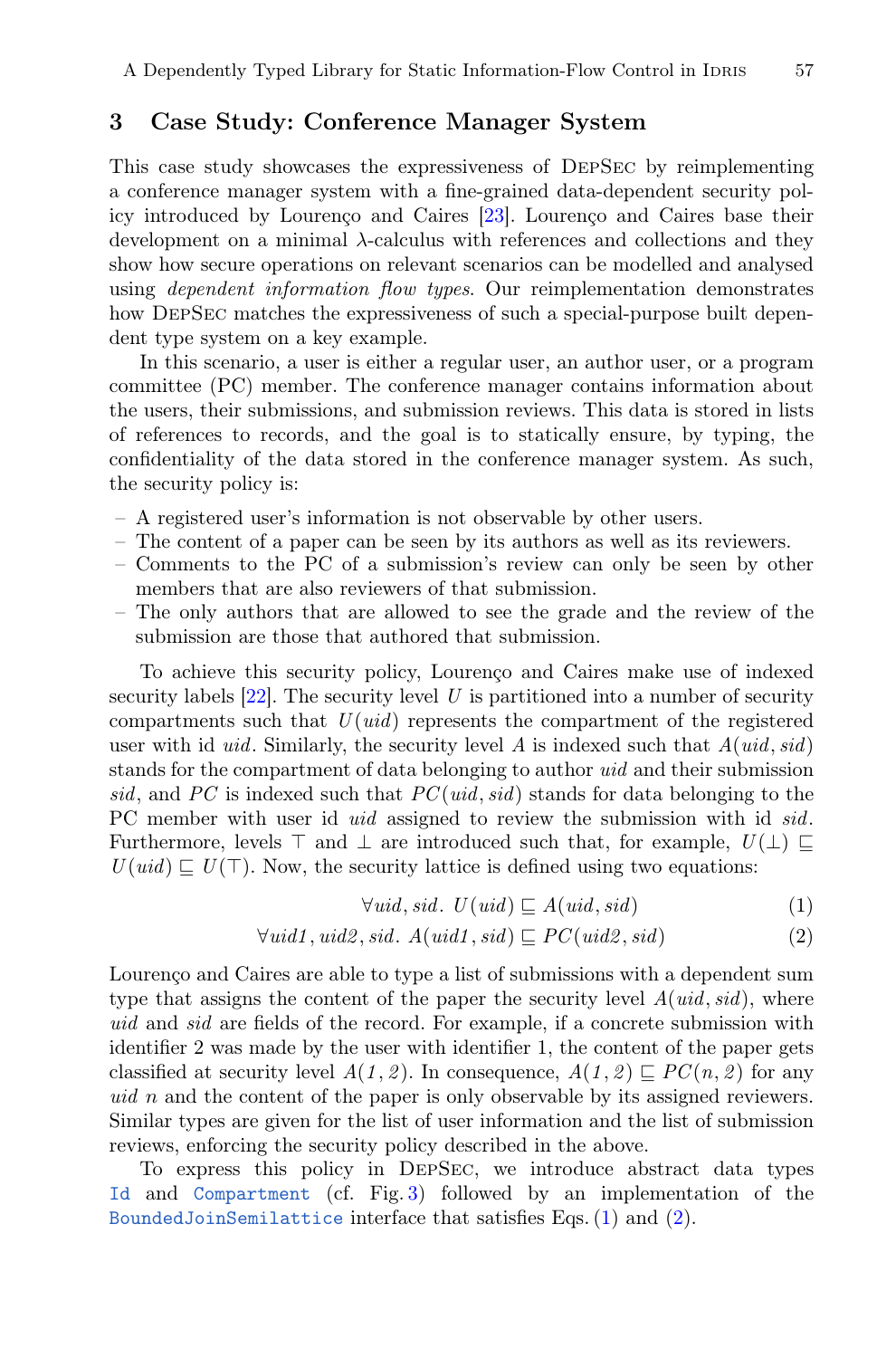58 S. Gregersen et al.

<span id="page-7-0"></span>

|          | data Id : Type where       |  |  | data Compartment : Type where                        |
|----------|----------------------------|--|--|------------------------------------------------------|
| Top: Id  |                            |  |  | $U$ : Id $\rightarrow$ Compartment                   |
|          | Nat : Nat $\rightarrow$ Id |  |  | $A : Id \rightarrow Id \rightarrow$ Compartment      |
| Rot : Td |                            |  |  | $PC$ : Id $\rightarrow$ Id $\rightarrow$ Compartment |

Fig. 3. Abstract data types for the conference manager sample security lattice.

```
record User where
  constructor MkUser
       \therefore Id
 uid
 name : Labeled (U uid) String
                                     record Review where
  univ : Labeled (U uid) String
                                        constructor MkReview
  email: Labeled (U uid) String
                                               \therefore Id
                                       uid
                                        sid
                                               \therefore Id
record Submission where
                                       PC_only : Labeled (PC uid sid) String
  constructor MkSubmission
                                       review : Labeled (A Top sid) String
 uid: Id
                                        grade : Labeled (A Top sid) Integer
 sid : Id
  title : Labeled (A uid sid) String
  abs : Labeled (A uid sid) String
 paper : Labeled (A uid sid) String
```
<span id="page-7-1"></span>Fig. 4. Conference manager types encoded with DepSec.

Using the above, the required dependent sum types can easily be encoded with  $\text{DEPSEC}$  in IDRIS as presented in Fig. [4.](#page-7-1) With these typings in place, implementing the examples from Lourenço and Caires [\[23](#page-21-2)] is straightforward. For example, the function viewAuthorPapers takes as input a list of submissions and a user identifier uid1 from which it returns a computation that returns a list of submissions authored by the user with identifier uid1. Notice that uid denotes the automatically generated record projection function that retrieves the field uid of the record, and that  $(x: A ** B)$  is notation for a dependent pair (often referred to as a  $\Sigma$  type) where A and B are types and B may depend on x.

```
viewAuthorPapers : Submissions
                   \rightarrow (uid1 : Id)
                   \rightarrow DIO Bottom (List (sub : Submission ** uid1 = (uid sub)))
```
The addCommentSubmission operation is used by the PC members to add comments to the submissions. The function takes as input a list of reviews, a user identifier of a PC member, a submission identifier, and a comment with label A uid1 sid1. It returns a computation that updates the PC\_only field in the review of the paper with identifier sid1.

```
addCommentSubmission : Reviews -> (uid1 : Id) -> (sid1 : Id)
                     -> Labeled (A uid1 sid1) String
                     \rightarrow DIO Bottom ()
```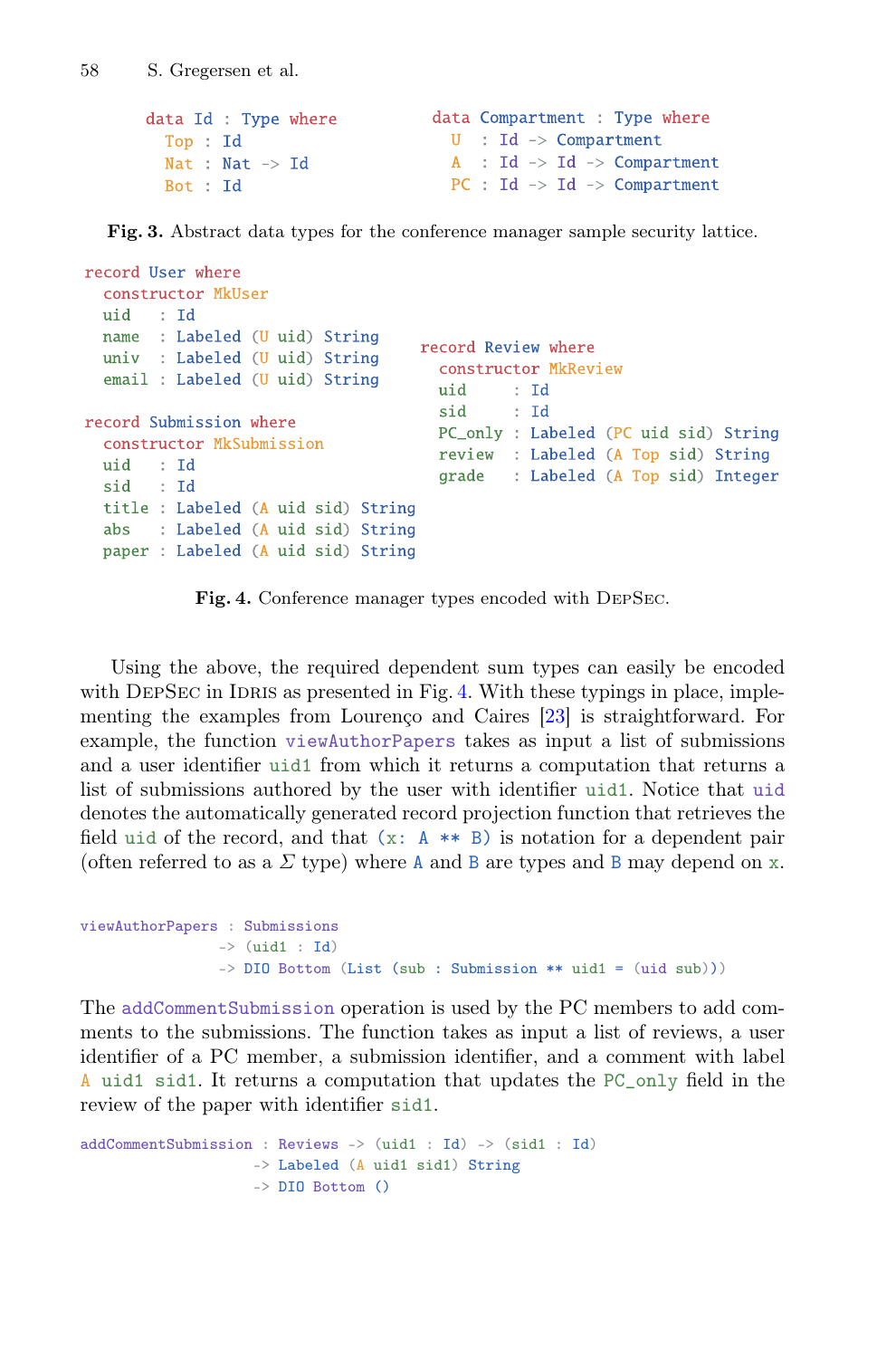Notice that to implement this specific type signature, up-classification is necessary to assign the comment with type Labeled (A uid1 sid1) String to a field with type Labeled (PC uid sid1) String. This can be achieved soundly with the relabel primitive introduced by Vassena et al.  $\left[47\right]$  as  $\mathbb{A}$  uid1 sid1  $\sqsubseteq$  PC uid sid1. We include this primitive in the accompanying source code together with several other examples. The entire case study amounts to about 300 lines of code where half of the lines implement and verify the lattice.

#### <span id="page-8-0"></span>4 Policy-Parameterized Functions

A consequence of using a dependently typed language, and the design of DepSec, is that functions can be defined such that they abstract over the security policy while retaining precise security levels. This makes it possible to reuse code across different applications and write other libraries on top of DepSec. We can exploit the existence of a lattice join, the induced poset, and their verified algebraic properties to write such functions.

```
readTwoFiles : BoundedJoinSemilattice label
            \Rightarrow {1, 1' : label}
            -> SecFile 1
            -> SecFile 1'
            -> DIO Bottom (Labeled (join 1 1') (Either FileError String))
readTwoFiles file1 file2 \{1\} \{1'\} =
  do file1' \le- readFile {flow = leq_bot_x l} file1
     file2' \leftarrow readFile {flow = leq_bot_x l'} file2
     let dio : DIO (join 1 1') (Either FileError String)
       = do c1 <- unlabel {flow = join_x_xy l l'} file1'
            c2 \le - unlabel {flow = join_y_xy 1 1'} file2'
            pure $ case (c1, c2) of
                         (Right c1', Right c2') => Right $c1' ++ c2'(Left e1, \Box) => Left e1
                         (\_, Left e2) => Left e2
     plug {flow = leq_bot_x (join 1 1')} dio
```
<span id="page-8-1"></span>Fig. 5. Reading two files to a string labeled with the join of the labels of the files.

Figure [5](#page-8-1) presents the function readTwoFiles that is parameterized by a bounded join semilattice. It takes two secure files with labels  $1$  and  $1'$  as input and returns a computation that concatenates the contents of the two files labeled with the join of 1 and 1'. To implement this, we make use of the unlabel and readFile primitives from Figs. [1](#page-4-0) and [2,](#page-5-0) respectively. This computation unlabels the contents of the files and returns the concatenation of the contents if no file error occurred. Notice that pure is the IDRIS function for monadic return, corresponding to the return function in Haskell. Finally, this computation is plugged into the surrounding computation. Notice how the usage of readFile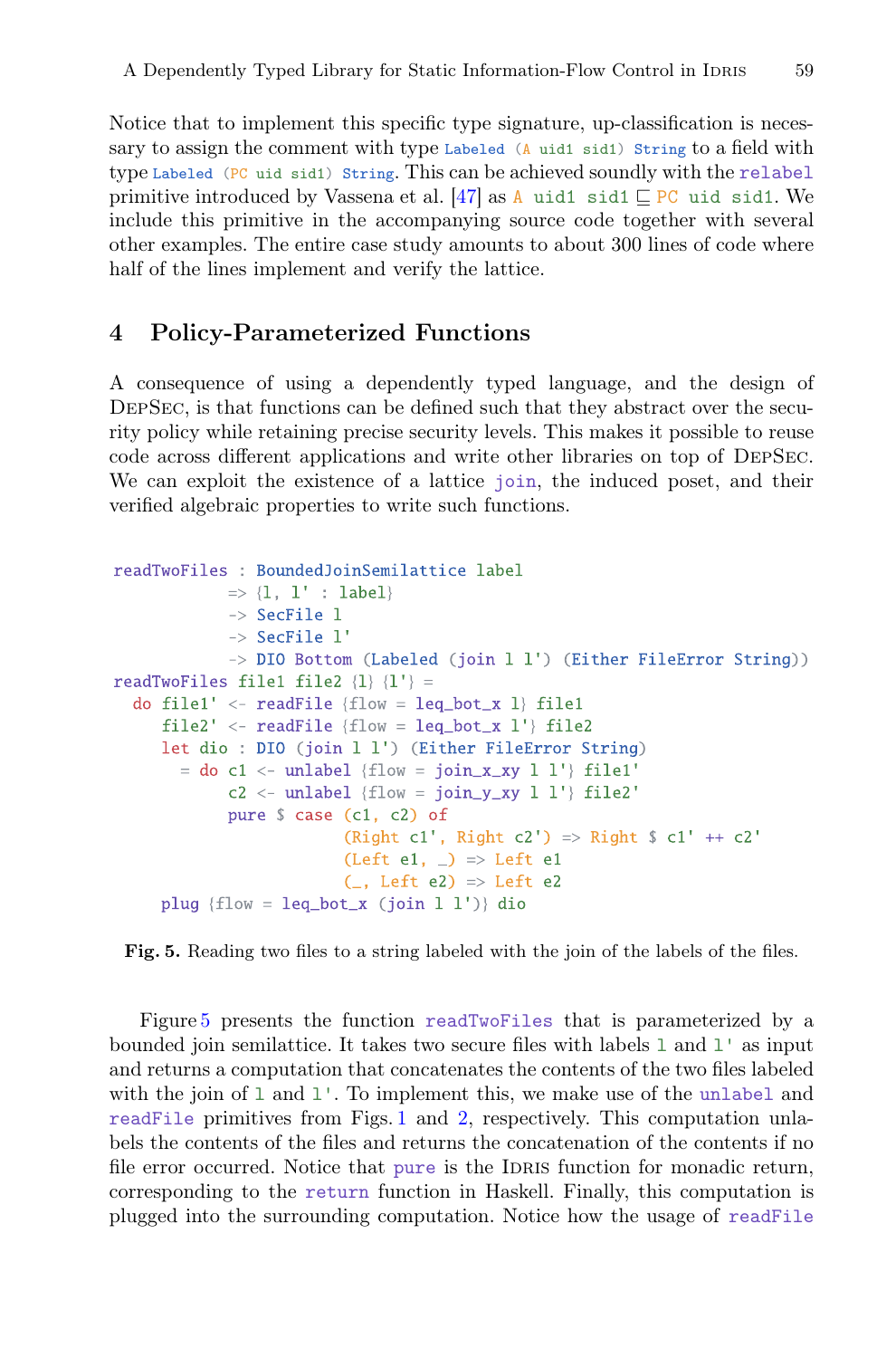and unlabel introduces several proof obligations, namely  $\bot \sqsubseteq 1, 1', 1 \sqcup 1'$  and  $1, 1' \sqsubseteq 1 \sqcup 1'$ . When working on a concrete lattice these obligations are usually fulfilled by IDRIS' automatic proof search but, currently, such proofs need to be given manually in the general case. All obligations follow immediately from the algebraic properties of the bounded semilattice and are given in three auxiliary lemmas leq\_bot\_x, join\_x\_xy, and join\_y\_xy available in the accompanying source code (amounting to 10 lines of code).

Writing functions operating on a fixed number of resources is limiting. However, the function in Fig. [5](#page-8-1) can easily be generalized to a function working on an arbitrary data structure containing files with different labels from an arbitrary lattice. Similar to the approach taken by Buiras et al. [\[11\]](#page-20-2) that hide the label of a labeled value using a data type definition, we hide the label of a secure file with a dependent pair

```
GenFile : Type -> Type
GenFile label = (l : label ** SecFile l)
```
that abstracts away the concrete sensitivity level of the file. Moreover, we introduce a specialized join function

```
joinOfFiles : BoundedJoinSemilattice label
          => List (GenFile label)
          -> label
```
that folds the join function over a list of file sensitivity labels. Now, it is possible to implement a function that takes as input a list of files, reads the files, and returns a computation that concatenates all their contents (if no file error occurred) where the return value is labeled with the join of all their sensitivity labels.

```
readFiles : BoundedJoinSemilattice a
         => (files: (List (GenFile a)))
         -> DIO Bottom (Labeled (joinOfFiles files)
                         (Either (List FileError) String))
```
When implementing this, one has to satisfy non-trivial proof obligations as, for example, that  $l \sqsubseteq$  joinOfFiles(files) for all secure files  $f \in$  files where the label of f is l. While provable (in 40 lines of code in our development), if equality is decidable for elements of the concrete lattice we can postpone such proof obligations to a point in time where it can be solved by reflexivity of equality. By defining a decidable lattice order

```
decLeq : JoinSemilattice a => DecEq a => (x, y : a) -> Dec (x \leq 1eq y)decLeq x y = decEq (x 'join' y) y
```
we can get such a proof "for free" by inserting a dynamic check of whether the flow is allowed. With this, a readFiles' function with the exact same functionality as the original readFiles function can be implemented with minimum effort. In the below, prf is the proof that the label l of file may flow to joinOfFiles files.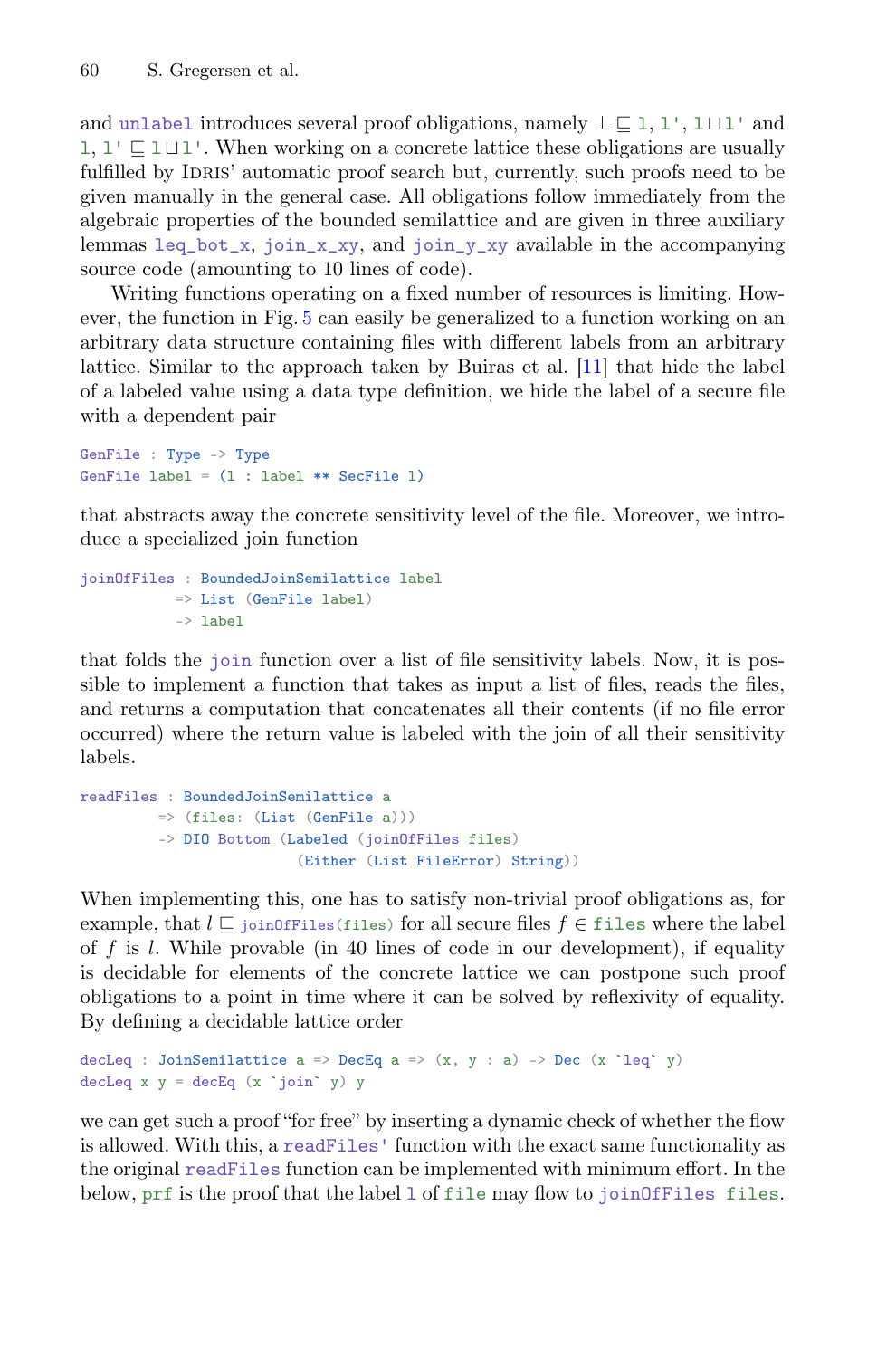```
readFiles' : BoundedJoinSemilattice a => DecEq a
          => (files: (List (GenFile a)))
           -> DIO Bottom (Labeled (joinOfFiles files)
                            (Either (List FileError) String))
readFiles' files =
  ...
  case decLeq l (joinOfFiles files) of
    Yes prf \Rightarrow \dotsNo = \Rightarrow ...
```
The downside of this is the introduction of a negative case, the No-case, that needs handling even though it will never occur if joinOfFiles is implemented correctly.

In combination with GenFile, decLeq can be used to implement several other interesting examples. For instance, a function that reads all files with a sensitivity label below a certain label to a string labeled with that label. The accompanying source code showcases multiple such examples that exploit decidable equality.

### <span id="page-10-0"></span>5 Declassification

Realistic applications often release some secret information as part of their intended behavior; this action is known as *declassification*.

In DepSec, trusted code may declassify secret information without adhering to any security policy as trusted code has access to both the DIO  $\ell$  a and Labeled  $\ell$  a data constructors. However, only giving trusted code the power of declassification is limiting as we want to allow the use of third-party code as much as possible. The main challenge we address is how to grant untrusted code the right amount of power such that declassification is only possible in the intended way.

Sabelfeld and Sands [\[38\]](#page-22-9) identify four dimensions of declassification: *what*, *who*, *where*, and *when*. In this section, we present novel and powerful means for static declassification with respect to three of the four dimensions and illustrate these with several examples. To statically enforce different declassification policies we take the approach of Sabelfeld and Myers [\[37](#page-22-10)] and use escape hatches, a special kind of functions. In particular, we introduce the notion of a *hatch builder*; a function that creates an escape hatch for a particular resource and which can only be used when a certain condition is met. Such an escape hatch can therefore be used freely by untrusted code.

#### 5.1 The *what* Dimension

Declassification policies related to the *what* dimension place restrictions on exactly "what" and "how much" information is released. It is in general difficult to statically predict how data to be declassified is manipulated or changed by programs [\[35\]](#page-22-4) but exploiting dependent types can get us one step closer.

To control what information is released, we introduce the notion of a *predicate hatch builder* only available to trusted code for producing hatches for untrusted code.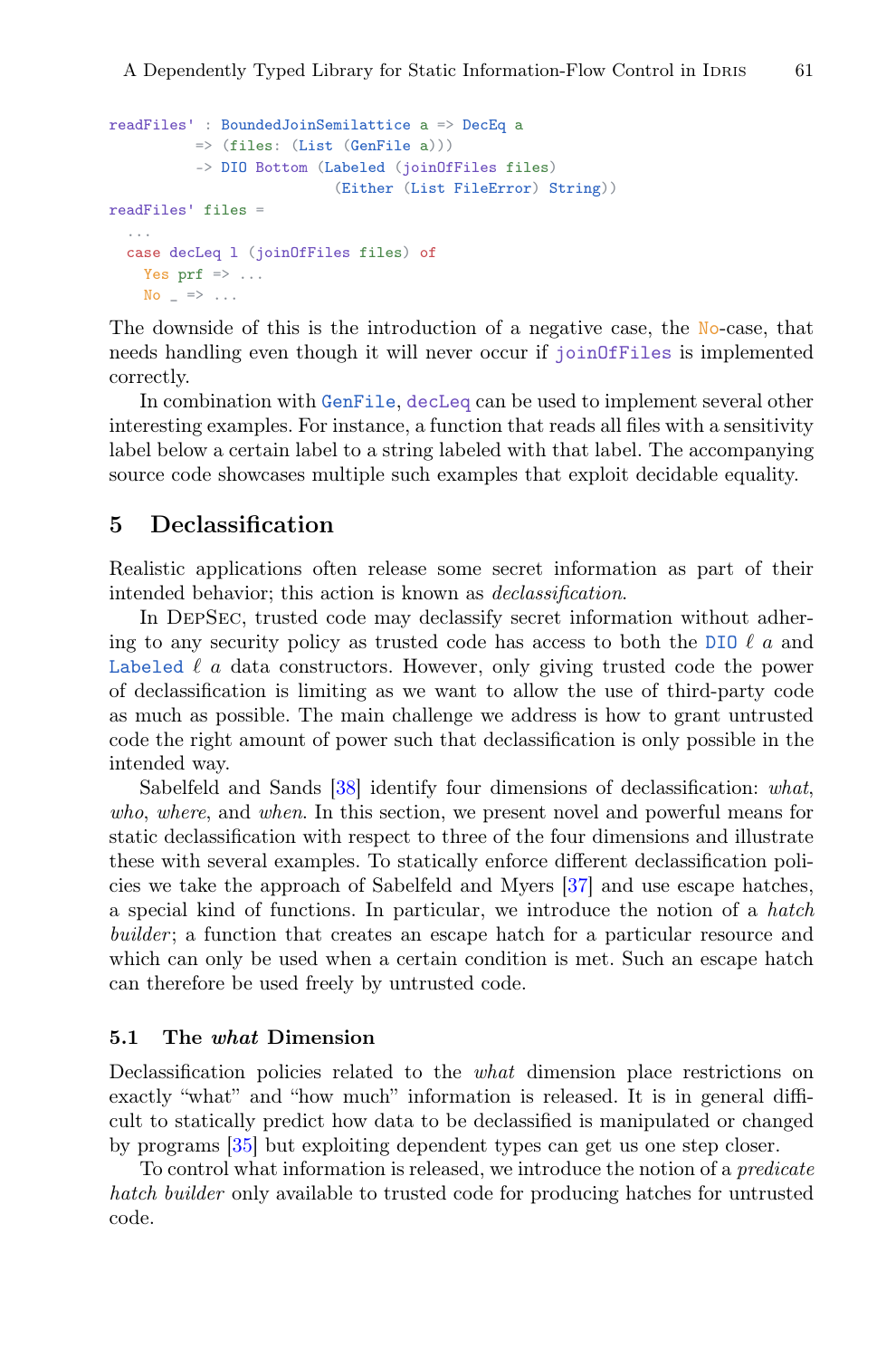```
predicateHatchBuilder : Poset 1t => {1, 1' : 1t} -> {D, E : Type}
                            \rightarrow (d : D)
                            \rightarrow (P : D \rightarrow E \rightarrow Type)
                             \rightarrow (d : D ** Labeled 1 (e : E ** P d e)
                                               \rightarrow Labeled 1' E) \rightarrow TCB
```
Intuitively, the hatch builder takes as input a data structure d of type D followed by a predicate P upon d and something of type E. It returns a dependent pair of the initial data structure and a declassification function from sensitivity level l to l'. To actually declassify a labeled value e of type E one has to provide a proof that  $P \text{d}$  e holds. Notice that this proof may be constructed in the context of the sensitivity level l that we are declassifying from.

The reason for parameterizing the predicate P by a data structure of type D is to allow declassification to be restricted to a specific context or data structure. This is used in the following example of an auction system, in which only the highest bid of a specific list of bids can be declassified.

*Example.* Consider a two point lattice where  $L \subseteq H$ ,  $H \not\subseteq L$  and an auction system where participants place bids secretly. All bids are labeled H and are put into a data structure BidLog. In the end, we want only the winning bid to be released and hence declassified to label L. To achieve this, we define a declassification predicate HighestBid.

HighestBid : BidLog -> Bid -> Type HighestBid =  $\log$ , b => (Elem (label b) log, MaxBid b log)

Informally, given a log log of labeled bids and a bid b, the predicate states that the bid is in the log, Elem (label b) log, and that it is the maximum bid, MaxBid b log. We apply predicateHatchBuilder to a log of bids and the HighestBid predicate to obtain a specialized escape hatch of type BidHatch that enforces the declassification policy defined by the predicate.

```
BidHatch : Type
BidHatch = (log : BidLog ** Labeled H (b : Bid ** HighestBid log b)
                            -> Labeled L Bid)
```
This hatch can be used freely by untrusted code when implementing the auction system. By constructing a function

getMaxBid : (r : BidLog) -> DIO H (b : Bid \*\* HighestBid r b)

untrusted code can plug the resulting computation into an L context and declassify the result value using the argument hatch function.

```
auction : BidHatch -> DIO L (Labeled L Bid)
auction ([ ** ] = pure $ label ("no bids", 0)
auction (r :: rs ** hatch) =do max <- plug (getMaxBid (r :: rs))
   let max' : Labeled L Bid = hatch max
    ...
```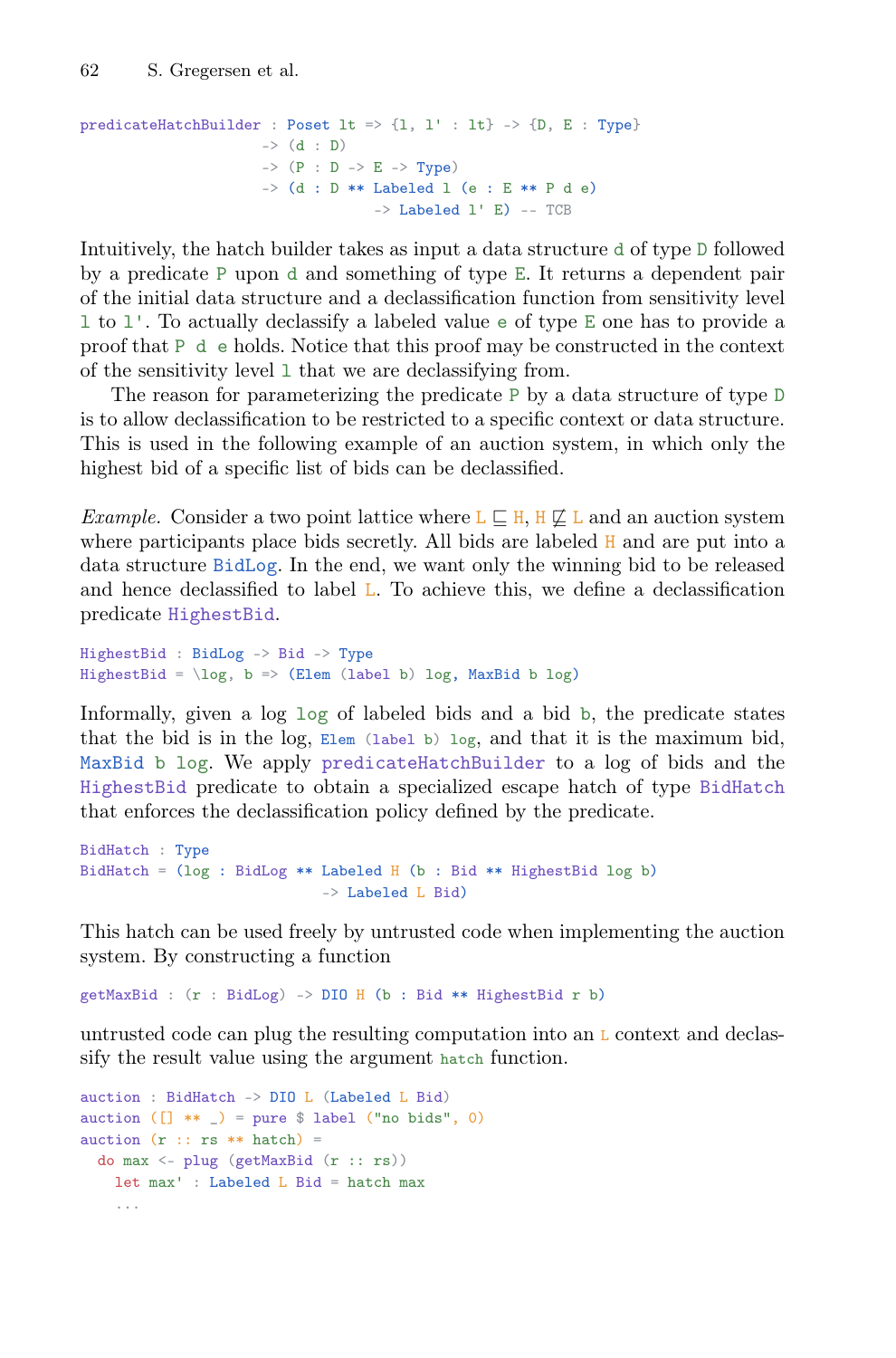To show the HighestBid predicate (which in our implementation comprises 40 lines of code), untrusted code will need a generalized unlabel function that establishes the relationship between label and the output of unlabel. The only difference is its return type: a computation that returns a value and a proof that when labeling this value we will get back the initial input. This definition poses no risk to soundness as the proof is protected by the computation sensitivity level.

```
unlabel' : Poset lt \Rightarrow \{1,1':1t\}\rightarrow {auto flow: l `leq` l'}
         -> (labeled: Labeled l a)
         \rightarrow DIO 1' (c : a ** label c = labeled)
```
*Limiting Hatch Usage.* Notice how escape hatches, generally, can be used an indefinite number of times. The Control.ST library [\[10\]](#page-20-7) provides facilities for creating, reading, writing, and destroying state in the type of IDRIS functions and, especially, allows tracking of state change in a function type. This allows us to limit the number of times a hatch can be used. Based on a concept of resources, a dependent type STrans tracks how resources change when a function is invoked. Specifically, a value of type STrans m returnType in\_res out\_res represents a sequence of actions that manipulate state where m is an underlying computation context in which the actions will be executed, returnType is the return type of the sequence, in\_res is the required list of resources available before executing the sequence, and out\_res is the list of resources available after executing the sequence.

To represent state transitions more directly, ST is a type level function that computes an appropriate STrans type given a underlying computation context, a result type, and a list of *actions*, which describe transitions on resources. Actions can take multiple forms but the one we will make use of is of the form lbl ::: ty\_in :-> ty\_out that expresses that the resource lbl begins in state ty\_in and ends in state ty\_out. By instantiating ST with DIO l as the underlying computation context:

```
DIO' : 1 \rightarrow (ty : Type) \rightarrow List (Action ty) \rightarrow TypeDIO' l = ST (DIO l)
```
and use it together with a resource Attempts, we can create a function limit that applies its first argument f to its second argument arg with Attempts (S n) as its initial required state and Attempts n as the output state.

```
limit : (f : a \rightarrow b) \rightarrow (arg : a)-> DIO' 1 b [attempts ::: Attempts (S n) :-> Attempts n]
```
That is, we encode that the function consumes "an attempt." With the limit function it is possible to create functions where users are forced, by typing, to specify how many times it is used.

As an example, consider a variant of an example by Russo et al. [\[35\]](#page-22-4) where we construct a specialized hatch passwordHatch that declassifies the boolean comparison of a secret number with an arbitrary number.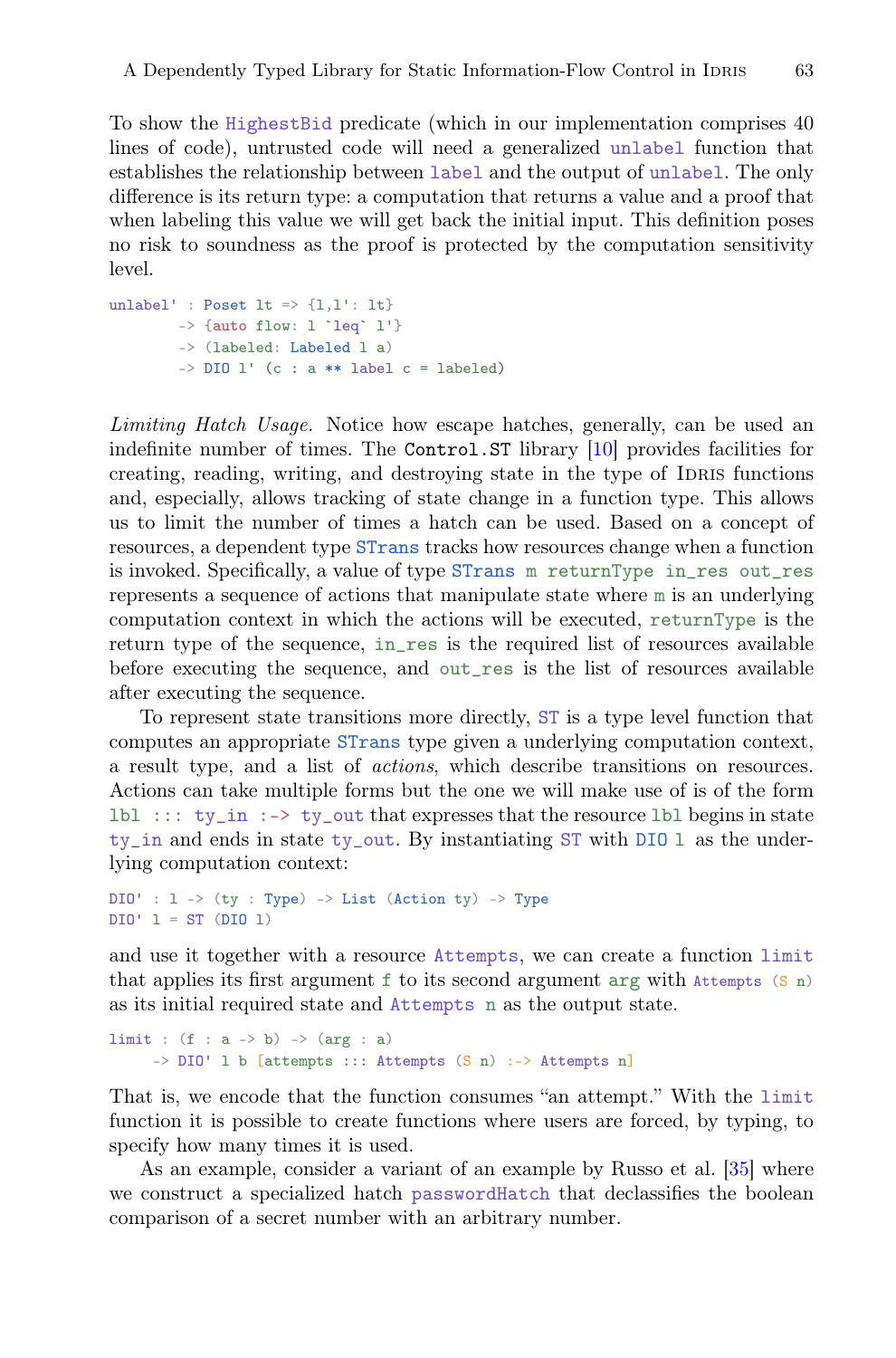64 S. Gregersen et al.

```
passwordHatch : (labeled : Labeled H Int)
              \rightarrow (guess : Int)
              -> DIO' 1 Bool [attempts ::: Attempts (S n) :-> Attempts n]
passwordHatch (MkLabeled v) = limit (\gtrsim => g == v)
```
To use this hatch, untrusted code is forced to specify how many times it is used.

```
pwCheck : Labeled H Int
       \rightarrow DIO' L () [attempts ::: Attempts (3 + n) :-> Attempts n]
pwCheck pw =
  do x1 <- passwordHatch pw 1
    x2 <- passwordHatch pw 2
     x3 <- passwordHatch pw 3
     x4 <- passwordHatch pw 4 -- type error!
     ...
```
#### 5.2 The *who* and *when* Dimensions

To handle declassification policies related to *who* may declassify information and *when* declassification may happen we introduce the notion of a *token hatch builder* only available to trusted code for producing hatches for untrusted code to use.

```
tokenHatchBuilder : Poset labelType => {1, 1' : labelType} -> {E, S : Type}
                      \Rightarrow (Q : S \Rightarrow Type)
                      \Rightarrow (s : S ** Q s) \Rightarrow Labeled 1 E \Rightarrow Labeled 1' E \text{-} TCB
```
The hatch builder takes as input a predicate Q on something of type S and returns a declassification function from sensitivity level  $1$  to  $1'$  given that the user can prove the existence of some  $s$  such that  $Q$  s holds. As such, by limiting when and how untrusted can obtain a value that satisfy predicate Q, we can construct several interesting declassification policies.

The rest of this section discusses how predicate hatches can be used for timebased and authority-based control of declassification; the use of the latter is demonstrated on a case study.

*Time-Based Hatches.* To illustrate the idea of token hatches for the *when* dimension of declassification, consider the following example. Let Time be an abstract data type with a data constructor only available to trusted code and tick : DIO l Time a function that returns the current system time wrapped in the Time data type such that this is the only way for untrusted code to construct anything of type Time. Notice that this does not expose an unrestricted timer API as untrusted code can not inspect the actual value.

Now, we instantiate the token hatch builder with a predicate that demands the existence of a Time token that is greater than some specific value.

TimeHatch : Time -> Type TimeHatch  $t = (t' ** t \le t' = True) \rightarrow$  Labeled H Nat -> Labeled L Nat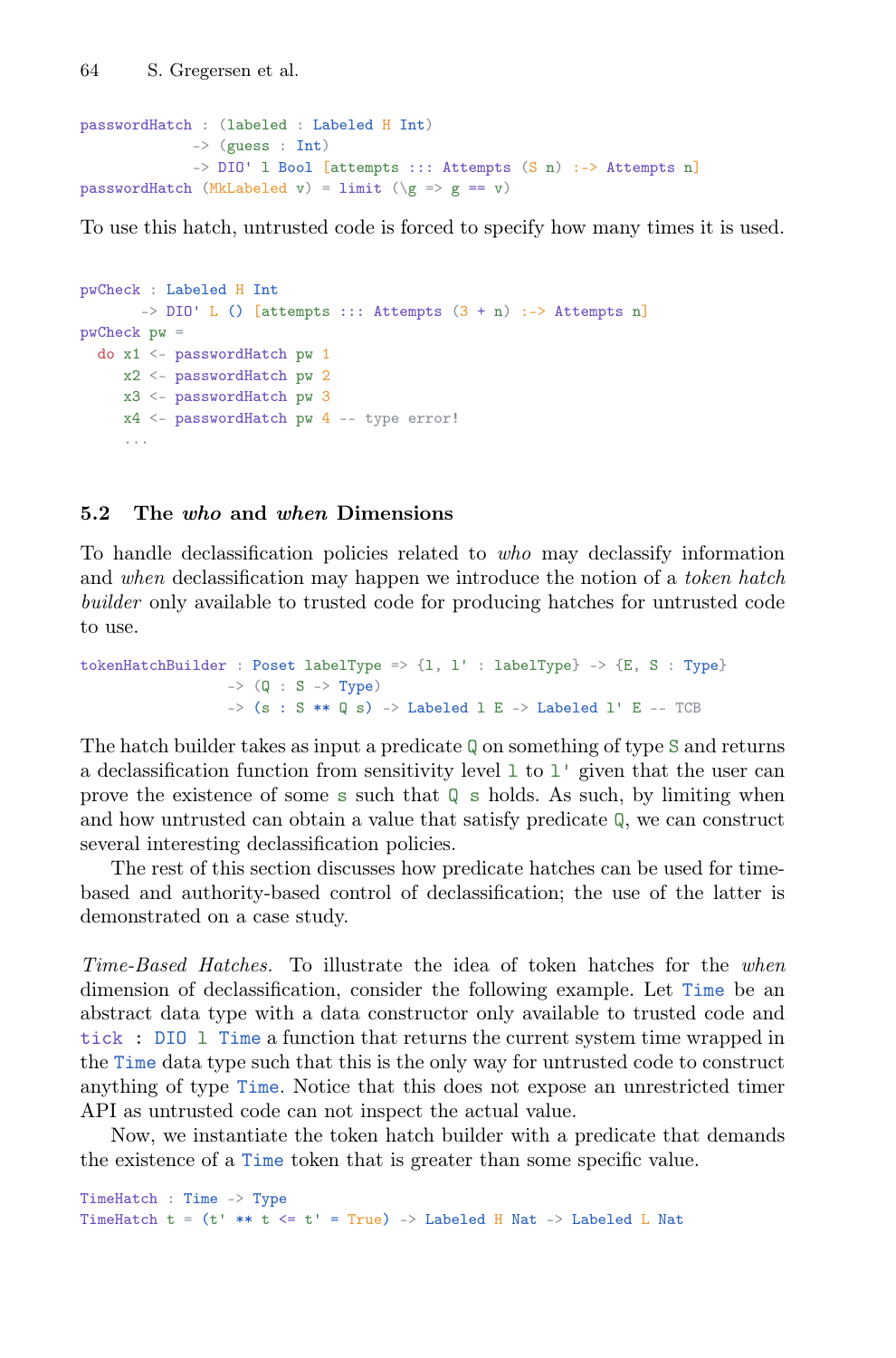As such, TimeHatch t can only be used after a specific point in time t has passed as only then untrusted code will be able to satisfy the predicate.

```
timer : Labeled H Nat -> TimeHatch t -> DIO L ()
timer secret {t} timeHatch =
  do time <- tick
     case decEq (t \leq t \text{ time}) True of
       Yes prf =>
         let declassified : Labeled L Nat = timeHatch (time ** prf) secret
          ...
       No \Box \Rightarrow \Box...
```
*Authority-Based Hatches.* The *Decentralized Labeling Model* (DLM) [\[27\]](#page-21-7) marks data with a set of principals who owns the information. While executing a program, the program is given *authority*, that is, it is authorized to act on behalf of some set of principals. Declassification simply makes a copy of the released data and marks it with the same set of principals but excludes the authorities.

Similarly to Russo et al. [\[35\]](#page-22-4), we adapt this idea such that it works on a security lattice of Principals, assign authorities with security levels from the lattice, and let authorities declassify information at that security level.

To model this, we define the abstract data type Authority with a data constructor available only to trusted code so that having an instance of Authority s corresponds to having the authority of the principal s. Notice how assignment of authorities to pieces of code consequently is a part of the trusted code. Now, we instantiate the token hatch builder with a predicate that demands the authority of s to declassify information at that level.

```
authHatch : { l, l' : Principal }
         \Rightarrow (s ** (l = s, Authority s))
         -> Labeled l a -> Labeled l' a
authHatch \{1\} = tokenHatchBuilder (\s => (1 = s, Authority s))
```
That is, authHatch makes it possible to declassify information at level l to l' given an instance of the Authority l data type.

*Example.* Consider the scenario of an online dating service that has the distinguishing feature of allowing its users to specify the visibility of their profiles at a fine-grained level. To achieve this, the service allows users to provide a *discovery agent* that controls their visibility. Consider a user, Bob, whose implementation of the discovery agent takes as input his own profile and the profile of another user, say Alice. The agent returns a possibly side-effectful computation that returns an option type indicating whether Bob wants to be discovered by Alice. If that is the case, a profile is returned by the computation with the information about Bob that he wants Alice to be able to see. When Alice searches for candidate matches, her profile is run against the discovery agents of all candidates and the result is added to her browsing queue.

To implement this dating service, we define the record type ProfileInfo A that contains personal information related to principal A.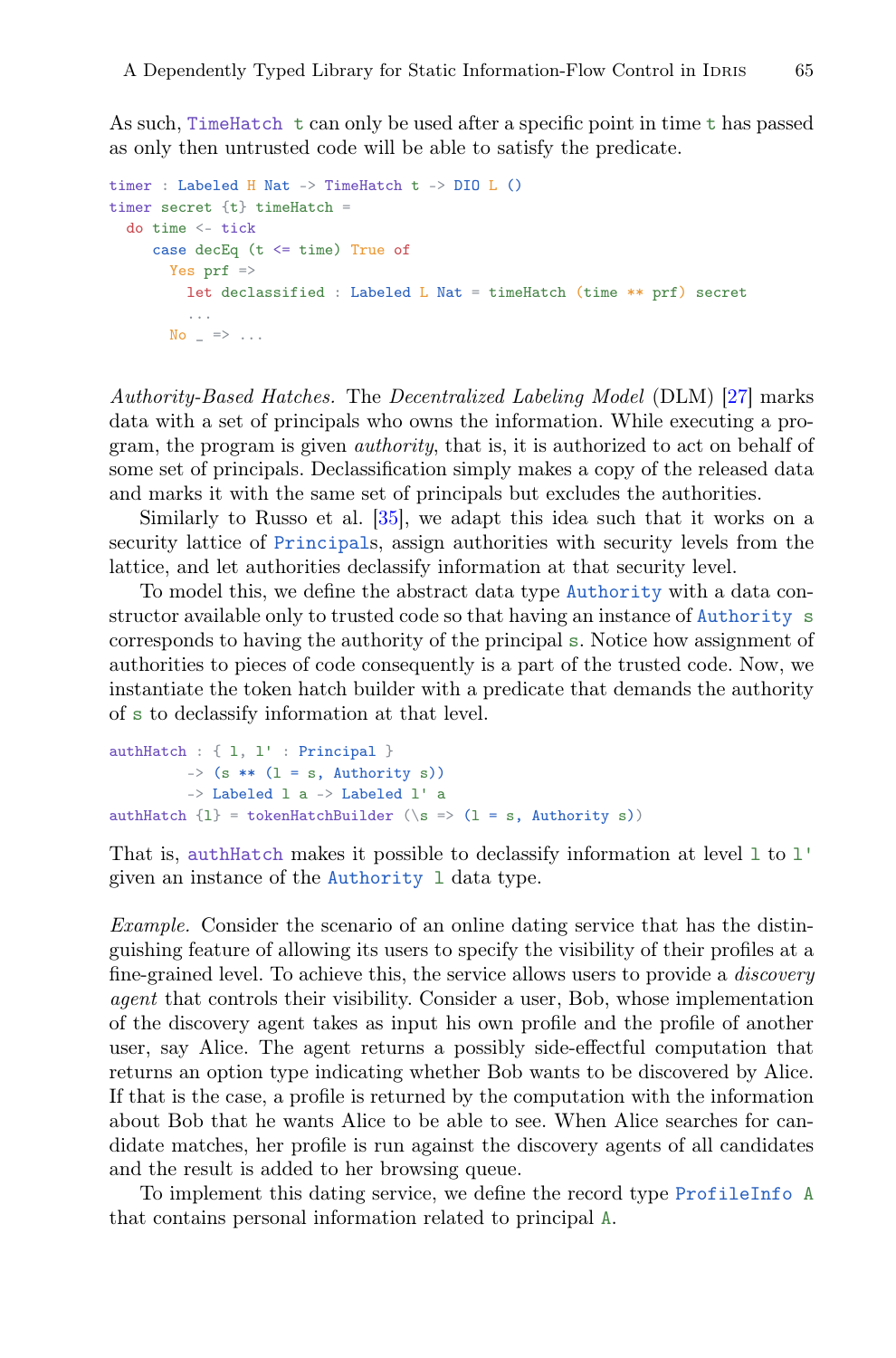```
record ProfileInfo (A : Principal) where
 constructor MkProfileInfo
 name : Labeled A String
 gender : Labeled A String
 birthdate : Labeled A String
  ...
```
The interesting part of the dating service is the implementation of discovery agents. Figure  $6$  presents a sample discovery agent that matches all profiles with the opposite gender and only releases information about the name and gender. The discovery agent demands the authority of A and takes as input two profiles a : ProfileInfo A and b : ProfileInfo B. The resulting computation security level is B so to incorporate information from a into the result, declassification is needed. This is achieved by providing authHatch with the authority proof of A. The discovery agent sampleDiscoverer in Fig. [6](#page-15-1) unlabels B's gender, declassifies and unlabels A's gender and name, and compares the two genders. If the genders match, a profile with type ProfileInfo B only containing the name and gender of A is returned. Otherwise, Nothing is returned indicating that A does not want to be discovered. Notice that Refl is the constructor for the built-in equality type in IDRIS and it is used to construct the proof of equality between principals required by the hatch.

```
sampleDiscoverer : {A, B : Principal}
                -> Authority A
                 \rightarrow (a : ProfileInfo A)
                 -> (b : ProfileInfo B)
                 -> DIO B (Maybe (ProfileInfo B))
sampleDiscoverer {A} {B} auth a b =
  do bGender <- unlabel $ gender b
     aGender <- unlabel $ authHatch (A * * (Refl,auth)) (gender a)
     aName \le- unlabel $ authHatch (A ** (Refl, auth)) (name a)
     case decEq bGender aGender of
       Yes = \Rightarrow pure Nothing
       No _ => pure (Just (MkProfileInfo aName aGender "" "" ""))
```
<span id="page-15-1"></span>Fig. 6. A discovery agent that matches with all profiles of the opposite gender and only releases the name and gender.

### <span id="page-15-0"></span>6 Soundness

Recent works [\[46,](#page-23-2)[47\]](#page-23-1) present a mechanically-verified model of MAC and show progress-insensitive noninterference (PINI) for a sequential calculus. We use this work as a starting point and discuss necessary modification in the following. Notice that this work does not consider any declassification mechanisms and neither do we; we leave this as future work.

The proof relies on the *two-steps erasure* technique, an extension of the *term erasure* [\[21\]](#page-21-8) technique that ensures that the same public output is produced if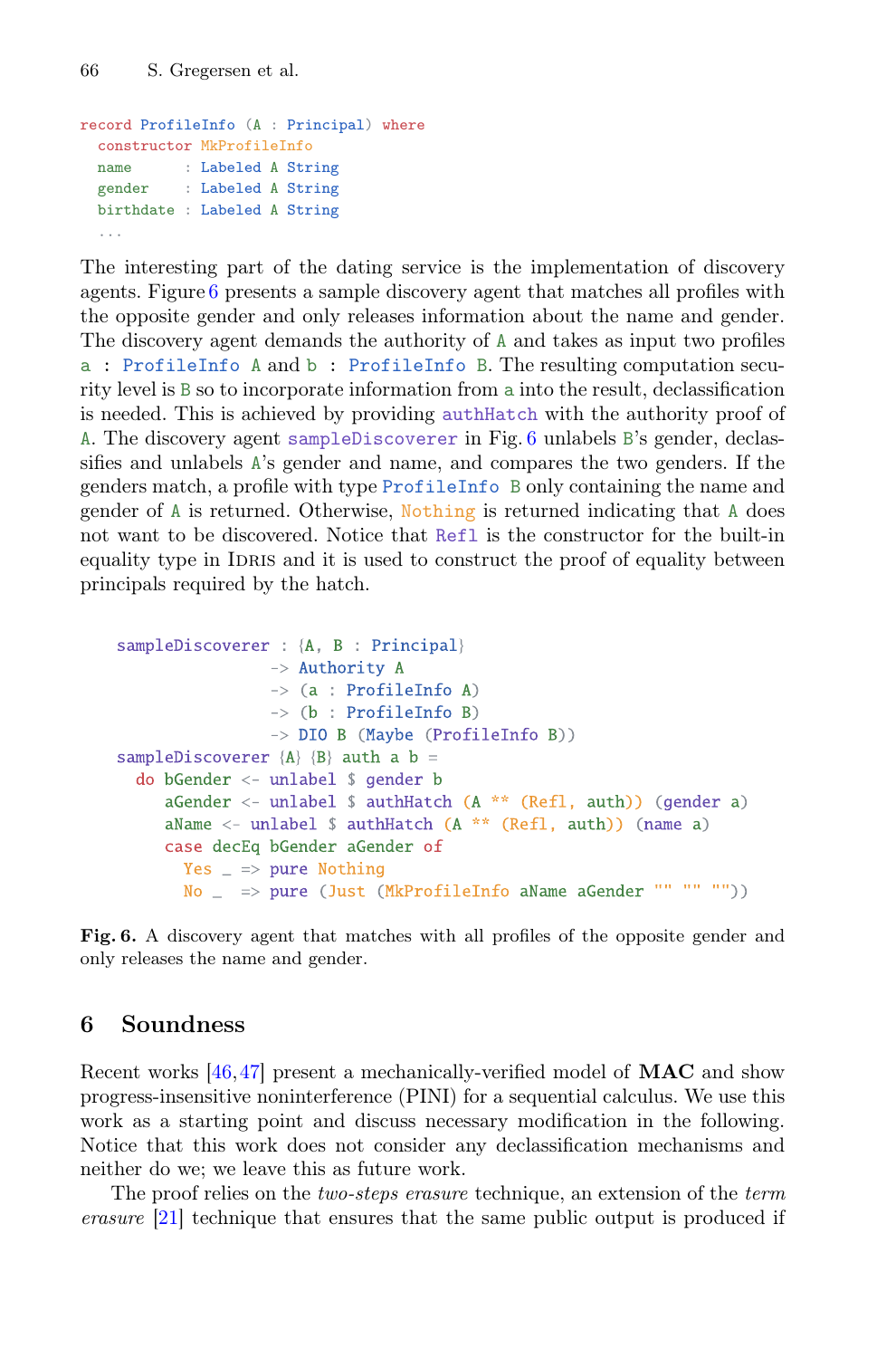secrets are erased before or after program execution. The technique relies on a type-driven erasure function  $\varepsilon_{\ell_A}$  on terms and configurations where  $\ell_A$  denotes the attacker security level. A configuration consists of an  $\ell$ -indexed compartmentalized store  $\Sigma$  and a term t. A configuration  $\langle \Sigma, t \rangle$  is erased by erasing t and by erasing  $\Sigma$  pointwise, i.e.  $\varepsilon_{\ell_A}(\Sigma) = \lambda \ell \cdot \varepsilon_{\ell_A}(\Sigma(\ell))$ . On terms, the function essentially rewrites data and computations above  $\ell_A$  to a special • value. The full definition of the erasure function is available in the full version of this paper [\[15\]](#page-21-9). From this definition, the definition of low-equivalence of configurations follows.

**Definition 1.** Let  $c_1$  and  $c_2$  be configurations.  $c_1$  and  $c_2$  are said to be  $\ell_A$ *equivalent, written*  $c_1 \approx_{\ell_A} c_2$ *, if and only if*  $\varepsilon_{\ell_A}(c_1) \equiv \varepsilon_{\ell_A}(c_2)$ *.* 

After defining the erasure function, the noninterference theorem follows from showing a *single-step simulation* relationship between the erasure function and a small-step reduction relation: erasing sensitive data from a configuration and then taking a step is the same as first taking a step and then erasing sensitive data. This is the content of the following proposition.

<span id="page-16-0"></span>**Proposition 1.** *If*  $c_1 \approx_{\ell_A} c_2$ ,  $c_1 \rightarrow c'_1$ , and  $c_2 \rightarrow c'_2$  then  $c'_1 \approx_{\ell_A} c'_2$ .

The main theorem follows by repeated applications of Proposition [1.](#page-16-0)

**Theorem 1 (PINI).** *If*  $c_1 \approx_{\ell_A} c_2$ ,  $c_1 \Downarrow c'_1$ , and  $c_2 \Downarrow c'_2$  then  $c'_1 \approx_{\ell_A} c'_2$ .

Both the statement and the proof of noninterference for DepSec are mostly similar to the ones for MAC and available in the full version of this paper [\[15\]](#page-21-9). Nevertheless, one has to be aware of a few subtleties.

First, one has to realize that even though dependent types in a language like IDRIS may depend on data, the data itself is not a part of a value of a dependent type. Recall the type Vect n Nat of vectors of length n with components of type Nat and consider the following program.

length : Vect n a -> Nat length  ${n = n}$  xs = n

This example may lead one to believe that it is possible to extract data from a dependent type. This is *not* the case. Both n and a are implicit arguments to the length function that the compiler is able to infer. The actual type is

length :  $\{n : Nat\} \rightarrow \{a : Type\} \rightarrow Vect n a \rightarrow Nat$ 

As a high-level dependently typed functional programming language, IDRIS is elaborated to a low-level core language based on dependent type theory [\[9](#page-20-5)]. In the elaboration process, such implicit arguments are made explicit when functions are defined and inferred when functions are invoked. This means that in the underlying core language, only explicit arguments are given. Our modeling given in the full version of this paper reflects this fact soundly.

Second, to model the extended expressiveness of DepSec, we extend both the semantics and the type system with compile-time pure-term reduction and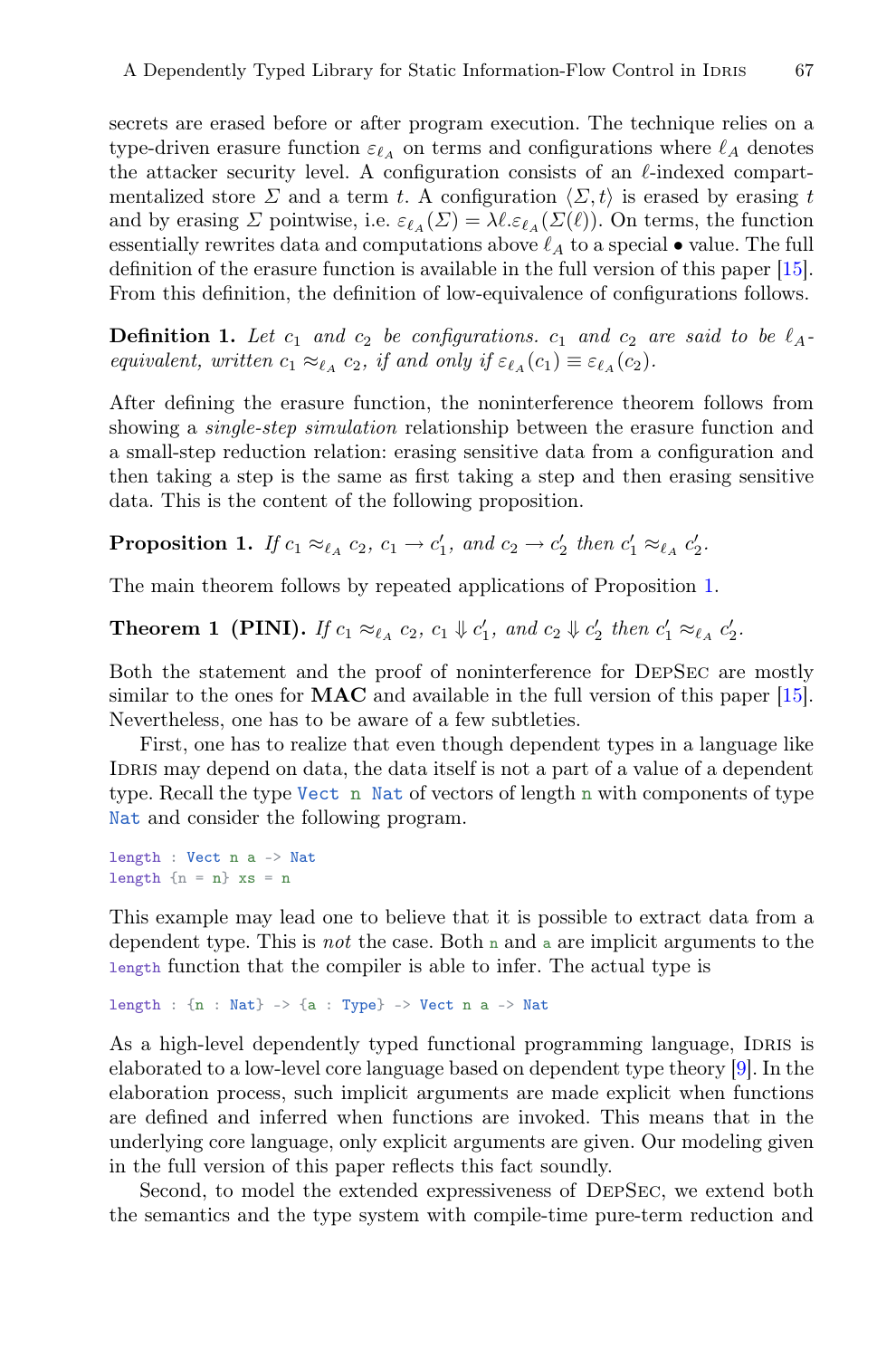higher-order dependent types. These definitions are standard (defined for IDRIS by Brady [\[9](#page-20-5)]) and available in the full version of our paper. Moreover, as types now become first-class terms, the definition of  $\varepsilon_{\ell_A}$  has to be extended to cover the new kinds of terms. As before, primitive types are unaffected by the erasure function, but dependent and indexed types, such as the type  $DIO$ , have to be erased homomorphically, e.g.,  $\varepsilon_{\ell_A}$  (DIO  $\ell \tau$ : Type)  $\triangleq$  DIO  $\varepsilon_{\ell_A}(\ell)$   $\varepsilon_{\ell_A}(\tau)$ . The intuition of why this is sensible comes from the observation that indexed dependent types considered as terms may contain values that will have to be erased. This is purely a technicality of the proof. If defined otherwise, the erasure function would not commute with capture-avoiding substitution on terms,  $\varepsilon_{\ell_A}(t[v/x]) = \varepsilon_{\ell_A}(t)[\varepsilon_{\ell_A}(v)/x]$ , which is vital for the remaining proof.

#### <span id="page-17-0"></span>7 Related Work

*Security Libraries.* The pioneering and formative work by Li and Zdancewic [\[20](#page-21-4)] shows how *arrows* [\[18\]](#page-21-10), a generalization of monads, can provide information-flow control without runtime checks as a library in Haskell. Tsai et al. [\[45](#page-23-3)] further extend this work to handle side-effects, concurrency, and heterogeneous labels. Russo et al. [\[35](#page-22-4)] eliminate the need for arrows and implement the security library SecLib in Haskell based solely on monads. Rather than labeled values, this work introduces a monad which statically label side-effect free values. Furthermore, it presents combinators to dynamically specify and enforce declassification policies that bear a resemblance to the policies that DepSec are able to enforce statically.

The security library LIO [\[41](#page-22-11)[,42](#page-22-5)] dynamically enforces information-flow control in both sequential and concurrent settings. Stefan et al. [\[40](#page-22-12)] extend the security guarantees of this work to also cover exceptions. Similar to this work, Stefan et al. [\[42](#page-22-5)] present a simple API for implementing secure conference reviewing systems in LIO with support for data-dependent security policies.

Inspired by the design of SecLib and LIO, Russo [\[34\]](#page-22-3) introduces the security library MAC. The library statically enforces information-flow control in the presence of advanced features like exceptions, concurrency, and mutable data structures by exploiting Haskell's type system to impose flow constraints. Vassena and Russo [\[46\]](#page-23-2), Vassena et al. [\[47](#page-23-1)] show progress-insensitive noninterference for MAC in a sequential setting and progress-sensitive noninterference in a concurrent setting, both using the two-steps erasure technique.

The flow constraints enforcing confidentiality of read and write operations in DepSec are identical to those of MAC. This means that the examples from MAC that do not involve concurrency can be ported directly to DepSec. To the best of our knowledge, data-dependent security policies like the one presented in Sect. [3](#page-6-0) cannot be expressed and enforced in **MAC**, unlike **LIO** that allows such policies to be enforced dynamically. DepSec allows for such security policies to be enforced statically. Moreover, Russo [\[34](#page-22-3)] does not consider declassification. To address the static limitations of **MAC**, **HLIO** [\[11](#page-20-2)] takes a hybrid approach by exploiting advanced features in Haskell's type-system like singleton types and constraint polymorphism. Buiras et al. [\[11](#page-20-2)] are able to statically enforce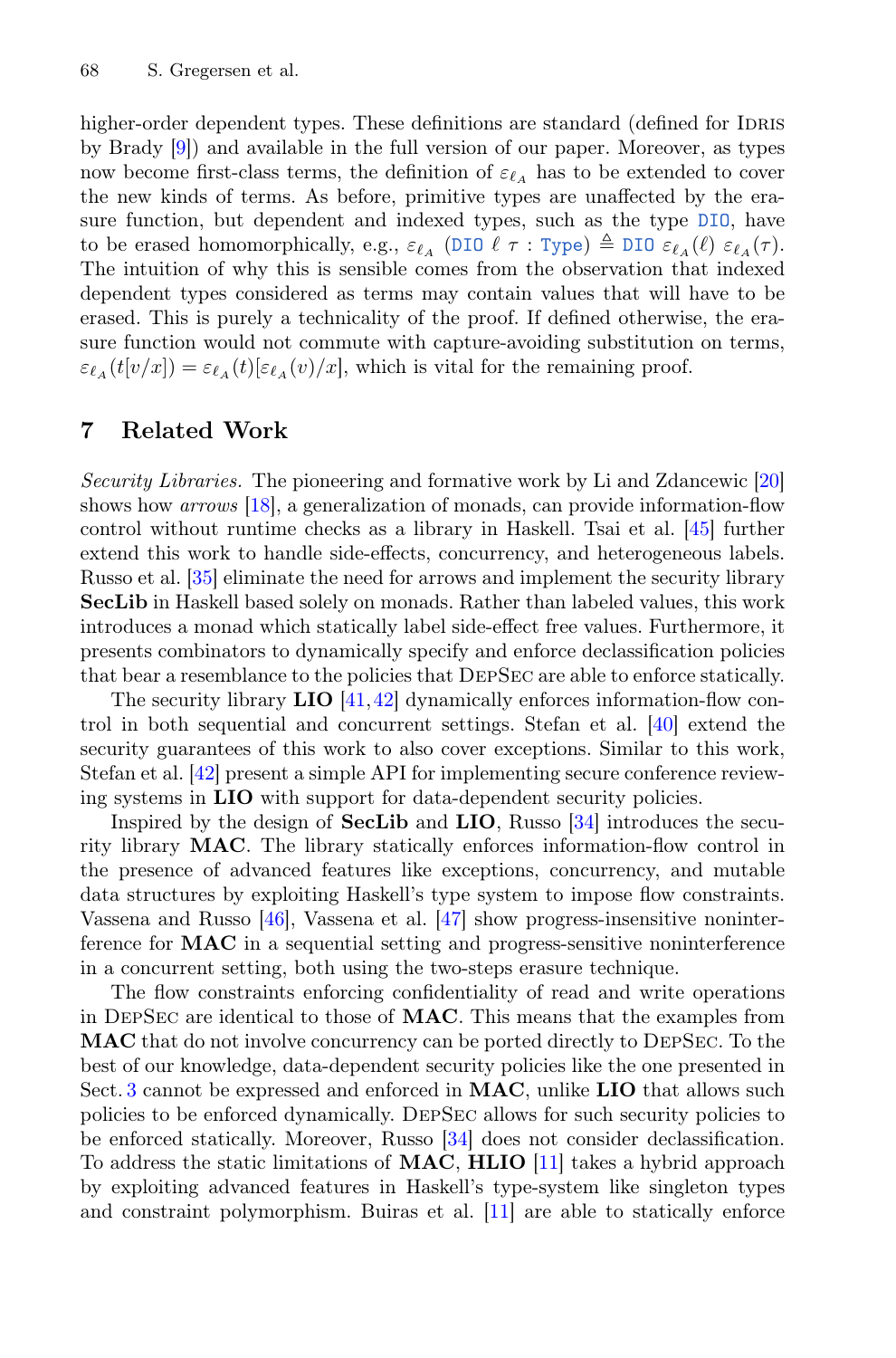information-flow control while allowing selected security checks to be deferred until run-time.

*Dependent Types for Security.* Several works have considered the use of dependent types to capture the nature of data-dependent security policies. Zheng and Myers [\[51](#page-23-4)[,52](#page-23-5)] proposed the first dependent security type system for dealing with dynamic changes to runtime security labels in the context of Jif [\[29](#page-22-1)], a full-fledged IFC-aware compiler for Java programs, where similar to our work, operations on labels are modeled at the level of types. Zhang et al. [\[50\]](#page-23-6) use dependent types in a similar fashion for the design of a hardware description language for timingsensitive information-flow security.

A number of functional languages have been developed with dependent type systems and used to encode value-dependent information flow properties, e.g. Fine [\[43\]](#page-23-7). These approaches require the adoption of entirely new languages and compilers where DepSec is embedded in an already existing language. Morgenstern and Licata [\[25\]](#page-21-11) encode an authorization and IFC-aware programming language in Agda. However, their encoding does not consider side-effects. Nanevski et al. [\[30](#page-22-13)] use dependent types to verify information flow and access control policies in an interactive manner.

Lourenço and Caires [\[23](#page-21-2)] introduce the notion of *dependent information-flow types* and propose a *fine-grained* type system; every value and function have an associated security level. Their approach is different to the *coarse-grained* approach taken in our work where only some computations and values have associated security labels. Rajani and Garg [\[33\]](#page-22-8) show that both approaches are equally expressive for static IFC techniques and Vassena et al. [\[48\]](#page-23-8) show the same for dynamic IFC techniques.

*Principles for Information Flow.* Bastys et al. [\[6\]](#page-20-8) put forward a set of informal principles for information flow security definitions and enforcement mechanisms: *attacker-driven security, trust-aware enforcement, separation of policy annotations and code, language-independence, justified abstraction, and permissiveness*.

DepSec follows the principle of trust-aware enforcement, as we make clear the boundary between the trusted and untrusted components in the program. Additionally, the design of our declassification mechanism follows the principle of separation of policy annotations and code. The use of dependent types increases the permissiveness of our enforcement as we discuss throughout the paper. While our approach is not fully language-independent, we posit that the approach may be ported to other programming languages with general-purpose dependent types.

*Declassification Enforcement.* Our hatch builders are reminiscent of downgrading policies of Li and Zdancewic [\[19\]](#page-21-12). For example, similar to them, DepSec's declassification policies naturally express the idea of *delimited release* [\[36\]](#page-22-0) that provides explicit characterization of the declassifying computation. Here, DepSec's policies can express a broad range of policies that can be expressed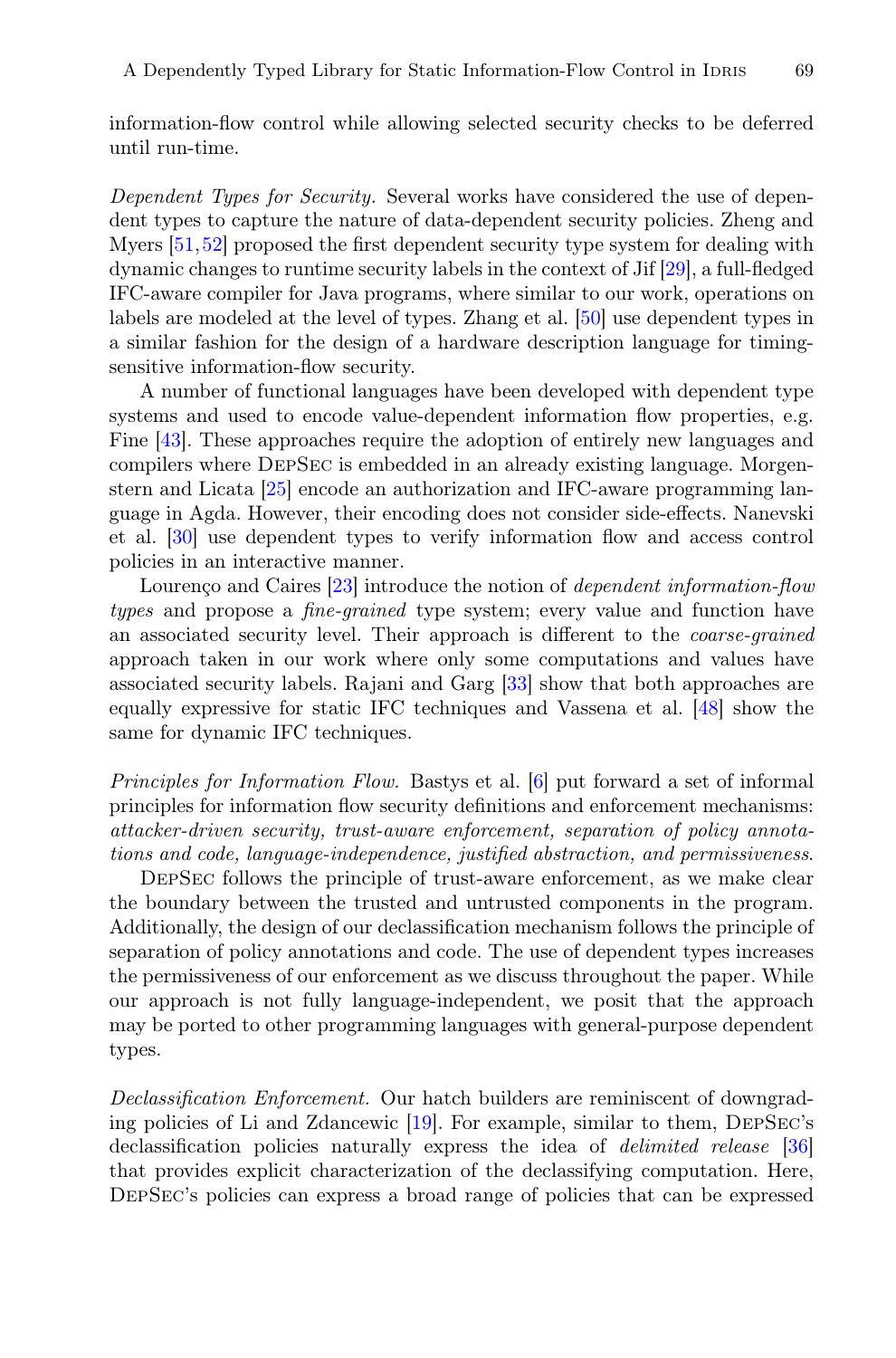through predicates, an improvement over simple expression-based enforcement mechanisms for delimited release [\[4](#page-20-9)[,5](#page-20-10),[36\]](#page-22-0).

An interesting point in the design of declassification policies is *robust declassification* [\[49\]](#page-23-9) that demands that untrusted components must not affect information release. *Qualified robustness* [\[2,](#page-20-11)[28](#page-22-14)] generalizes this notion by giving untrusted code a limited ability to affect information release through the introduction of an explicit endorsement operation. Our approach is orthogonal to both notions of robustness as the intent is to let the untrusted components declassify information but only under very controlled circumstances while adhering to the security policy.

## 8 Conclusion and Future Work

In this paper, we have presented  $DEFSEC - a library$  for statically enforced information-flow control in IDRIS. Through several case studies, we have showcased how the DepSec primitives increase the expressiveness of state-of-the-art information-flow control libraries and how DepSec matches the expressiveness of a special-purpose dependent information-flow type system on a key example. Moreover, the library allows programmers to implement policy-parameterized functions that abstract over the security policy while retaining precise security levels.

By taking ideas from the literature and by exploiting dependent types, we have shown powerful means of specifying statically enforced declassification policies related to *what*, *who*, and *when* information is released. Specifically, we have introduced the notion of predicate hatch builders and token hatch builders that rely on the fulfillment of predicates and possession of tokens for declassification. We have also shown how the ST monad [\[10](#page-20-7)] can be used to limit hatch usage statically.

Finally, we have discussed the necessary means to show progress-insensitive noninterference in a sequential setting for a dependently typed information-flow control library like DepSec.

*Future Work.* There are several avenues for further work. Integrity is vital in many security policies and is not considered in **MAC** nor DEPSEC. It will be interesting to take integrity and the presence of concurrency into the dependently typed setting and consider internal and termination covert channels as well. It also remains to prove our declassification mechanisms sound. Here, attackercentric epistemic security conditions [\[3,](#page-20-12)[16](#page-21-13)] that intuitively express many declassification policies may be a good starting point.

Acknowledgements. Thanks are due to Mathias Vorreiter Pedersen, Bas Spitters, Alejandro Russo, and Marco Vassena for their valuable insights and the anonymous reviewers for their comments on this paper. This work is partially supported by DFF project 6108-00363 from The Danish Council for Independent Research for the Natural Sciences (FNU), Aarhus University Research Foundation, and the Concordium Blockchain Research Center, Aarhus University, Denmark.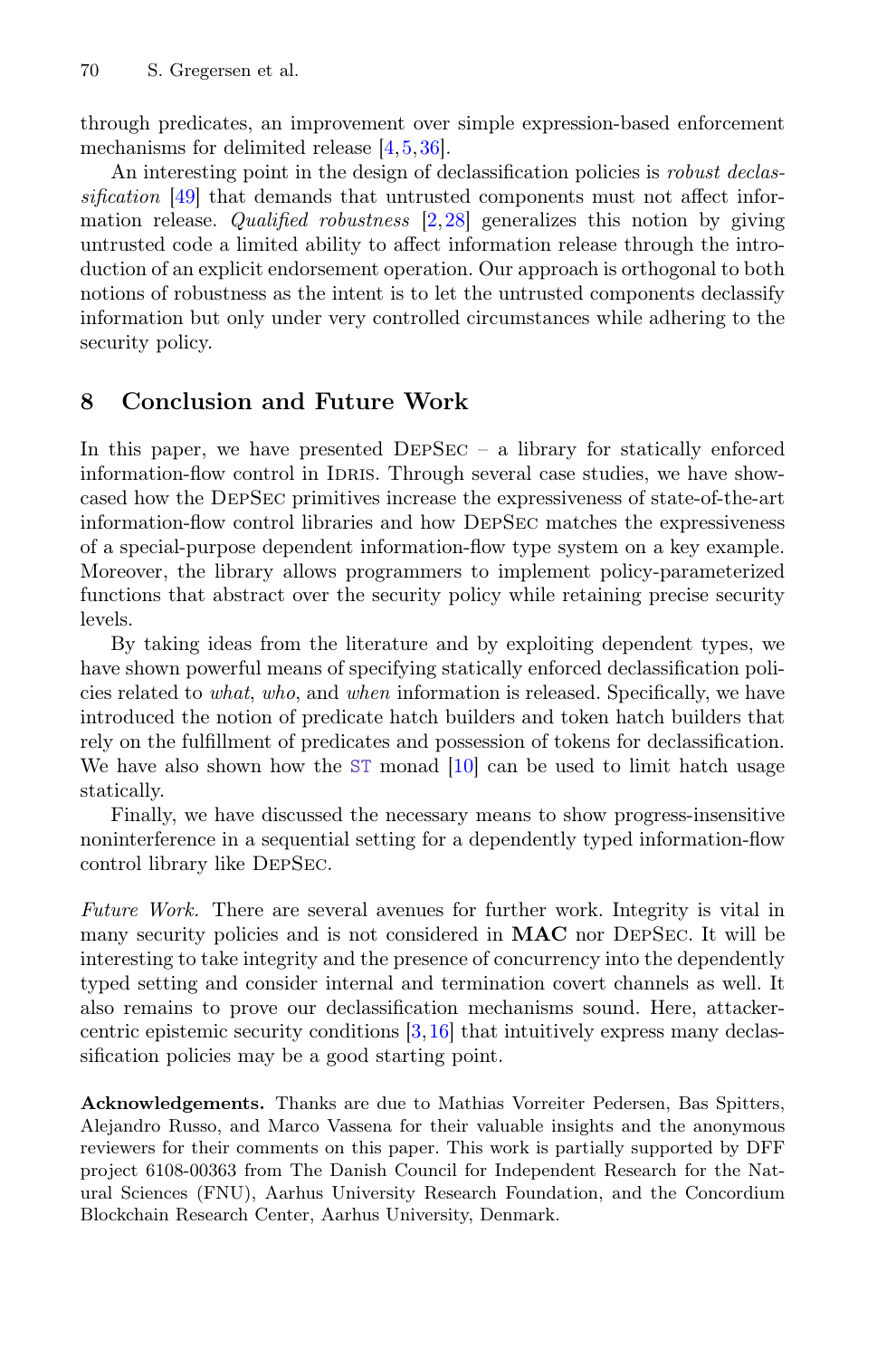### References

- <span id="page-20-6"></span>1. Askarov, A., Hunt, S., Sabelfeld, A., Sands, D.: Termination-insensitive noninterference leaks more than just a bit. In: Jajodia, S., Lopez, J. (eds.) ESORICS 2008. LNCS, vol. 5283, pp. 333–348. Springer, Heidelberg (2008). [https://doi.org/10.](https://doi.org/10.1007/978-3-540-88313-5_22) [1007/978-3-540-88313-5\\_22](https://doi.org/10.1007/978-3-540-88313-5_22)
- <span id="page-20-11"></span>2. Askarov, A., Myers, A.C.: Attacker control and impact for confidentiality and integrity. Log. Methods Comput. Sci. 7(3) (2011). [https://doi.org/10.2168/LMCS-](https://doi.org/10.2168/LMCS-7(3:17)2011)[7\(3:17\)2011](https://doi.org/10.2168/LMCS-7(3:17)2011)
- <span id="page-20-12"></span>3. Askarov, A., Sabelfeld, A.: Gradual release: unifying declassification, encryption and key release policies. In: 2007 IEEE Symposium on Security and Privacy (S&P 2007), Oakland, California, USA, 20–23 May 2007, pp. 207–221. IEEE Computer Society (2007). <https://doi.org/10.1109/SP.2007.22>
- <span id="page-20-9"></span>4. Askarov, A., Sabelfeld, A.: Localized delimited release: combining the what and where dimensions of information release. In: Hicks, M.W. (ed.) Proceedings of the 2007 Workshop on Programming Languages and Analysis for Security, PLAS 2007, San Diego, California, USA, 14 June 2007, pp. 53–60. ACM (2007). [https://doi.](https://doi.org/10.1145/1255329.1255339) [org/10.1145/1255329.1255339](https://doi.org/10.1145/1255329.1255339)
- <span id="page-20-10"></span>5. Askarov, A., Sabelfeld, A.: Tight enforcement of information-release policies for dynamic languages. In: Proceedings of the 22nd IEEE Computer Security Foundations Symposium, CSF 2009, Port Jefferson, New York, USA, 8–10 July 2009, pp. 43–59. IEEE Computer Society (2009). <https://doi.org/10.1109/CSF.2009.22>
- <span id="page-20-8"></span>6. Bastys, I., Piessens, F., Sabelfeld, A.: Prudent design principles for information flow control. In: Proceedings of the 13th Workshop on Programming Languages and Analysis for Security, pp. 17–23. ACM (2018)
- <span id="page-20-0"></span>7. Bell, D.E., La Padula, L.J.: Secure computer system: unified exposition and multics interpretation. Technical report. MITRE Corp., Bedford, MA (1976)
- <span id="page-20-4"></span>8. Brady, E.: IDRIS—systems programming meets full dependent types. In: Jhala, R., Swierstra, W. (eds.) Proceedings of the 5th ACM Workshop Programming Languages meets Program Verification, PLPV 2011, Austin, TX, USA, 29 January 2011, pp. 43–54. ACM (2011). <https://doi.org/10.1145/1929529.1929536>
- <span id="page-20-5"></span>9. Brady, E.: Idris, a general-purpose dependently typed programming language: design and implementation. J. Funct. Program.  $23(5)$ , 552–593 (2013). [https://](https://doi.org/10.1017/S095679681300018X) [doi.org/10.1017/S095679681300018X](https://doi.org/10.1017/S095679681300018X)
- <span id="page-20-7"></span>10. Brady, E.: State machines all the way down, January 2016. [http://idris-lang.org/](http://idris-lang.org/drafts/sms.pdf) [drafts/sms.pdf](http://idris-lang.org/drafts/sms.pdf)
- <span id="page-20-2"></span>11. Buiras, P., Vytiniotis, D., Russo, A.: HLIO: mixing static and dynamic typing for information-flow control in Haskell. In: Fisher, K., Reppy, J.H. (eds.) Proceedings of the 20th ACM SIGPLAN International Conference on Functional Programming, ICFP 2015, Vancouver, BC, Canada, 1–3 September 2015, pp. 289–301. ACM (2015). <https://doi.org/10.1145/2784731.2784758>
- <span id="page-20-1"></span>12. Chapman, R., Hilton, A.: Enforcing security and safety models with an information flow analysis tool. In: McCormick, J.W., Sward, R.E. (eds.) Proceedings of the 2004 Annual ACM SIGAda International Conference on Ada: The Engineering of Correct and Reliable Software for Real-Time & Distributed Systems Using Ada and Related Technologies 2004, Atlanta, GA, USA, 14 November 2004, pp. 39–46. ACM (2004). <https://doi.org/10.1145/1032297.1032305>
- <span id="page-20-3"></span>13. Coquand, T., Huet, G.P.: The calculus of constructions. Inf. Comput.  $76(2/3)$ , 95–120 (1988). [https://doi.org/10.1016/0890-5401\(88\)90005-3](https://doi.org/10.1016/0890-5401(88)90005-3)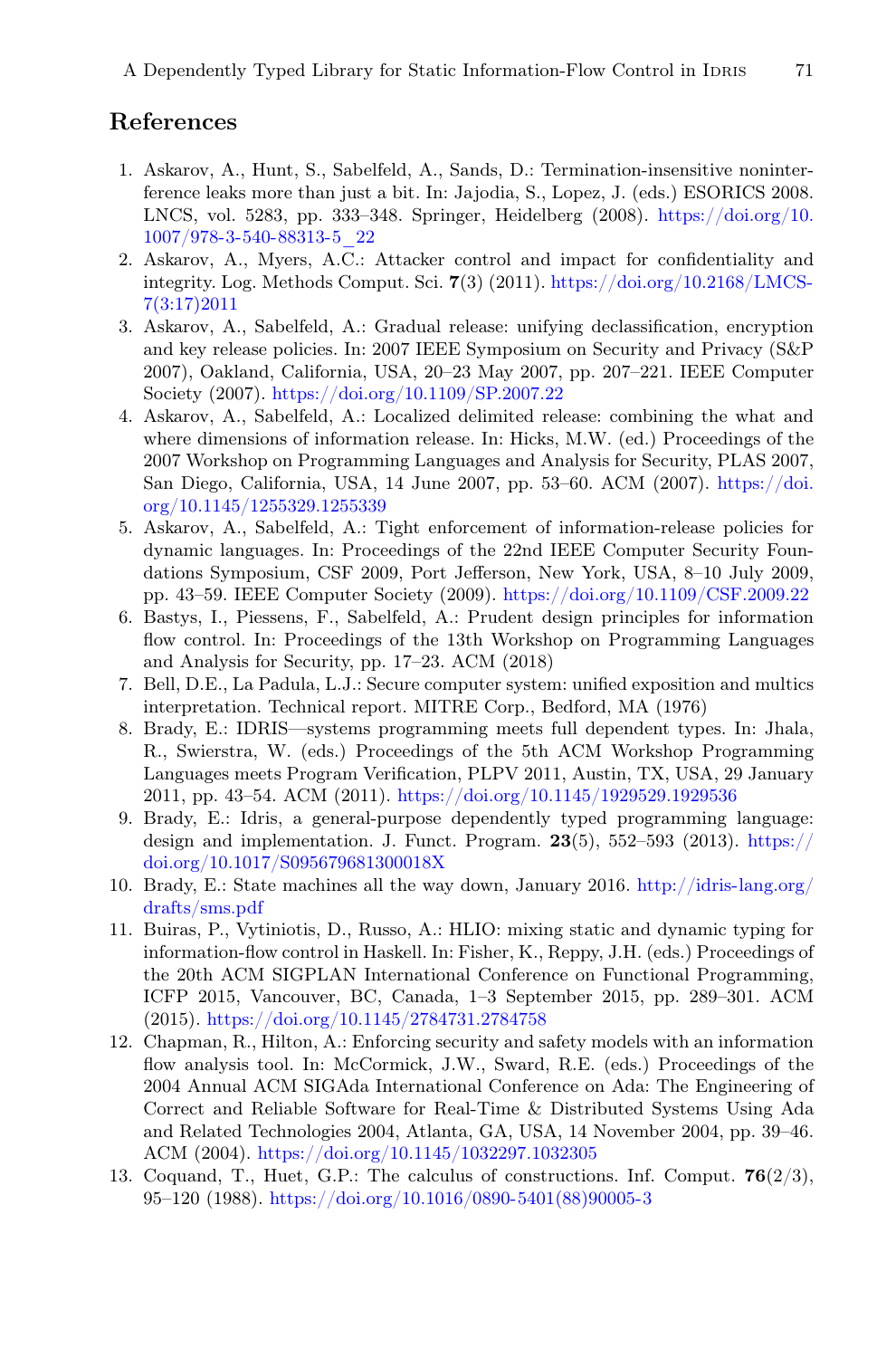- <span id="page-21-6"></span>14. Denning, D.E., Denning, P.J.: Certification of programs for secure information flow. Commun. ACM 20(7), 504–513 (1977). <https://doi.org/10.1145/359636.359712>
- <span id="page-21-9"></span>15. Gregersen, S., Thomsen, S.E., Askarov, A.: A dependently typed library for static information-flow control in IDRIS (2019).  $arXiv:1902.06590$
- <span id="page-21-13"></span>16. Halpern, J.Y., O'Neill, K.R.: Secrecy in multiagent systems. ACM Trans. Inf. Syst. Secur. 12(1), 5:1–5:47 (2008). <https://doi.org/10.1145/1410234.1410239>
- <span id="page-21-0"></span>17. Hedin, D., Birgisson, A., Bello, L., Sabelfeld, A.: JSFlow: tracking information flow in Javascript and its APIs. In: Cho, Y., Shin, S.Y., Kim, S., Hung, C., Hong, J. (eds.) Symposium on Applied Computing, SAC 2014, Gyeongju, Republic of Korea, 24–28 March 2014, pp. 1663–1671. ACM (2014). [https://doi.org/10.1145/](https://doi.org/10.1145/2554850.2554909) [2554850.2554909](https://doi.org/10.1145/2554850.2554909)
- <span id="page-21-10"></span>18. Hughes, J.: Generalising monads to arrows. Sci. Comput. Program. 37(1–3), 67– 111 (2000). [https://doi.org/10.1016/S0167-6423\(99\)00023-4](https://doi.org/10.1016/S0167-6423(99)00023-4)
- <span id="page-21-12"></span>19. Li, P., Zdancewic, S.: Downgrading policies and relaxed noninterference. In: Palsberg, J., Abadi, M. (eds.) Proceedings of the 32nd ACM SIGPLAN-SIGACT Symposium on Principles of Programming Languages, POPL 2005, Long Beach, California, USA, 12–14 January 2005, pp. 158–170. ACM (2005). [https://doi.org/](https://doi.org/10.1145/1040305.1040319) [10.1145/1040305.1040319](https://doi.org/10.1145/1040305.1040319)
- <span id="page-21-4"></span>20. Li, P., Zdancewic, S.: Encoding information flow in Haskell. In: 19th IEEE Computer Security Foundations Workshop (CSFW-19 2006), Venice, Italy, 5–7 July 2006, p. 16. IEEE Computer Society (2006). [https://doi.org/10.1109/CSFW.](https://doi.org/10.1109/CSFW.2006.13) [2006.13](https://doi.org/10.1109/CSFW.2006.13)
- <span id="page-21-8"></span>21. Li, P., Zdancewic, S.: Arrows for secure information flow. Theor. Comput. Sci. 411(19), 1974–1994 (2010). <https://doi.org/10.1016/j.tcs.2010.01.025>
- <span id="page-21-1"></span>22. Liu, J., George, M.D., Vikram, K., Qi, X., Waye, L., Myers, A.C.: Fabric: a platform for secure distributed computation and storage. In: Matthews, J.N., Anderson, T.E. (eds.) Proceedings of the 22nd ACM Symposium on Operating Systems Principles 2009, SOSP 2009, Big Sky, Montana, USA, 11–14 October 2009, pp. 321–334. ACM (2009). <https://doi.org/10.1145/1629575.1629606>
- <span id="page-21-2"></span>23. Lourenço, L., Caires, L.: Dependent information flow types. In: Rajamani, S.K., Walker, D. (eds.) Proceedings of the 42nd Annual ACM SIGPLAN-SIGACT Symposium on Principles of Programming Languages, POPL 2015, Mumbai, India, 15–17 January 2015, pp. 317–328. ACM (2015). [https://doi.org/10.1145/2676726.](https://doi.org/10.1145/2676726.2676994) [2676994](https://doi.org/10.1145/2676726.2676994)
- <span id="page-21-5"></span>24. Martin-Löf, P., Sambin, G.: Intuitionistic Type Theory, vol. 9. Bibliopolis, Naples (1984)
- <span id="page-21-11"></span>25. Morgenstern, J., Licata, D.R.: Security-typed programming within dependently typed programming. In: Hudak, P., Weirich, S. (eds.) Proceeding of the 15th ACM SIGPLAN International Conference on Functional Programming, ICFP 2010, Baltimore, Maryland, USA, 27–29 September 2010, pp. 169–180. ACM (2010). [https://](https://doi.org/10.1145/1863543.1863569) [doi.org/10.1145/1863543.1863569](https://doi.org/10.1145/1863543.1863569)
- <span id="page-21-3"></span>26. Myers, A.C.: JFlow: practical mostly-static information flow control. In: Appel, A.W., Aiken, A. (eds.) Proceedings of the 26th ACM SIGPLAN-SIGACT Symposium on Principles of Programming Languages, POPL 1999, San Antonio, TX, USA, 20–22 January 1999, pp. 228–241. ACM (1999). [https://doi.org/10.1145/](https://doi.org/10.1145/292540.292561) [292540.292561](https://doi.org/10.1145/292540.292561)
- <span id="page-21-7"></span>27. Myers, A.C., Liskov, B.: Protecting privacy using the decentralized label model. ACM Trans. Softw. Eng. Methodol. 9(4), 410–442 (2000). [https://doi.org/10.1145/](https://doi.org/10.1145/363516.363526) [363516.363526](https://doi.org/10.1145/363516.363526)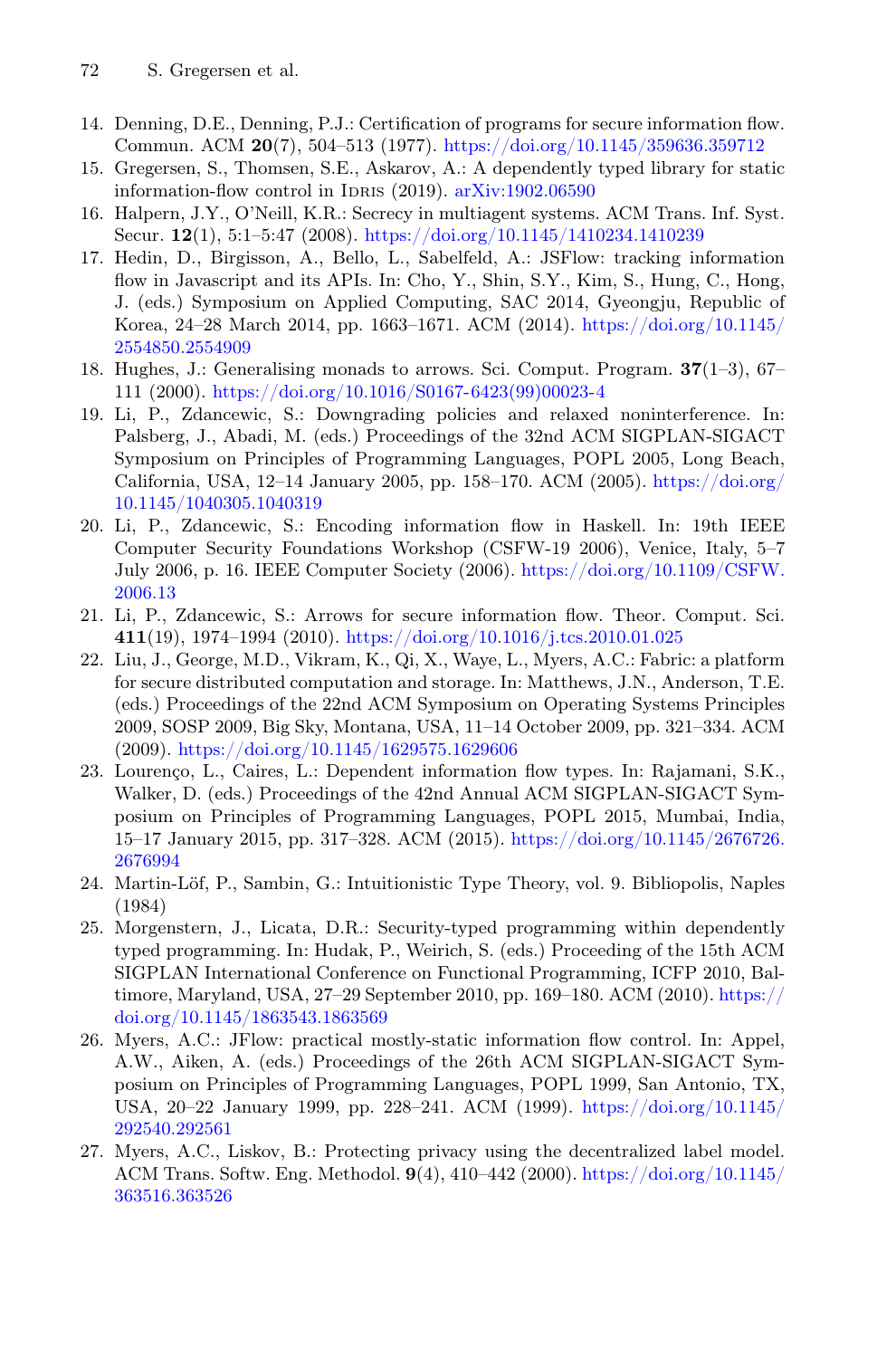- <span id="page-22-14"></span>28. Myers, A.C., Sabelfeld, A., Zdancewic, S.: Enforcing robust declassification. In: 17th IEEE Computer Security Foundations Workshop (CSFW-17 2004), Pacific Grove, CA, USA, 28–30 June 2004, pp. 172–186. IEEE Computer Society (2004). <https://doi.org/10.1109/CSFW.2004.9>
- <span id="page-22-1"></span>29. Myers, A.C., Zheng, L., Zdancewic, S., Chong, S., Nystrom, N.: Jif 3.0: Java information flow, July 2006
- <span id="page-22-13"></span>30. Nanevski, A., Banerjee, A., Garg, D.: Verification of information flow and access control policies with dependent types. In: 32nd IEEE Symposium on Security and Privacy, S&P 2011, Berkeley, California, USA, 22–25 May 2011, pp. 165–179. IEEE Computer Society (2011). <https://doi.org/10.1109/SP.2011.12>
- <span id="page-22-6"></span>31. Nordström, B., Petersson, K., Smith, J.M.: Programming in Martin-Löf's Type Theory: An Introduction. Clarendon Press, New York (1990)
- <span id="page-22-7"></span>32. Norell, U.: Towards a Practical Programming Language Based on Dependent Type Theory, vol. 32. Citeseer (2007)
- <span id="page-22-8"></span>33. Rajani, V., Garg, D.: Types for information flow control: labeling granularity and semantic models. In: 31st IEEE Computer Security Foundations Symposium, CSF 2018, Oxford, United Kingdom, 9–12 July 2018, pp. 233–246. IEEE Computer Society (2018). <https://doi.org/10.1109/CSF.2018.00024>
- <span id="page-22-3"></span>34. Russo, A.: Functional pearl: two can keep a secret, if one of them uses Haskell. In: Proceedings of the 20th ACM SIGPLAN International Conference on Functional Programming, ICFP 2015, Vancouver, BC, Canada, 1–3 September 2015, pp. 280– 288 (2015). <https://doi.org/10.1145/2784731.2784756>
- <span id="page-22-4"></span>35. Russo, A., Claessen, K., Hughes, J.: A library for light-weight information-flow security in Haskell. In: Gill, A. (ed.) Proceedings of the 1st ACM SIGPLAN Symposium on Haskell, Haskell 2008, Victoria, BC, Canada, 25 September 2008, pp. 13–24. ACM (2008). <https://doi.org/10.1145/1411286.1411289>
- <span id="page-22-0"></span>36. Sabelfeld, A., Myers, A.C.: Language-based information-flow security. IEEE J. Sel. Areas Commun. 21(1), 5–19 (2003). <https://doi.org/10.1109/JSAC.2002.806121>
- <span id="page-22-10"></span>37. Sabelfeld, A., Myers, A.C.: A model for delimited information release. In: Futatsugi, K., Mizoguchi, F., Yonezaki, N. (eds.) ISSS 2003. LNCS, vol. 3233, pp. 174–191. Springer, Heidelberg (2004). [https://doi.org/10.1007/978-3-540-37621-7\\_9](https://doi.org/10.1007/978-3-540-37621-7_9)
- <span id="page-22-9"></span>38. Sabelfeld, A., Sands, D.: Dimensions and principles of declassification. In: 18th IEEE Computer Security Foundations Workshop (CSFW-18 2005), Aix-en-Provence, France, 20–22 June 2005, pp. 255–269. IEEE Computer Society (2005). <https://doi.org/10.1109/CSFW.2005.15>
- <span id="page-22-2"></span>39. Simonet, V.: Flow Caml in a nutshell. In: Hutton, G. (ed.) Proceedings of the first APPSEM-II Workshop, Nottingham, United Kingdom, March 2003
- <span id="page-22-12"></span>40. Stefan, D., Mazières, D., Mitchell, J.C., Russo, A.: Flexible dynamic information flow control in the presence of exceptions. J. Funct. Program. 27, e5 (2017). <https://doi.org/10.1017/S0956796816000241>
- <span id="page-22-11"></span>41. Stefan, D., Russo, A., Buiras, P., Levy, A., Mitchell, J.C., Mazières, D.: Addressing covert termination and timing channels in concurrent information flow systems. In: Thiemann, P., Findler, R.B. (eds.) ACM SIGPLAN International Conference on Functional Programming, ICFP 2012, Copenhagen, Denmark, 9–15 September 2012, pp. 201–214. ACM (2012). <https://doi.org/10.1145/2364527.2364557>
- <span id="page-22-5"></span>42. Stefan, D., Russo, A., Mitchell, J.C., Mazières, D.: Flexible dynamic information flow control in Haskell. In: Claessen, K. (ed.) Proceedings of the 4th ACM SIG-PLAN Symposium on Haskell, Haskell 2011, Tokyo, Japan, 22 September 2011, pp. 95–106. ACM (2011). <https://doi.org/10.1145/2034675.2034688>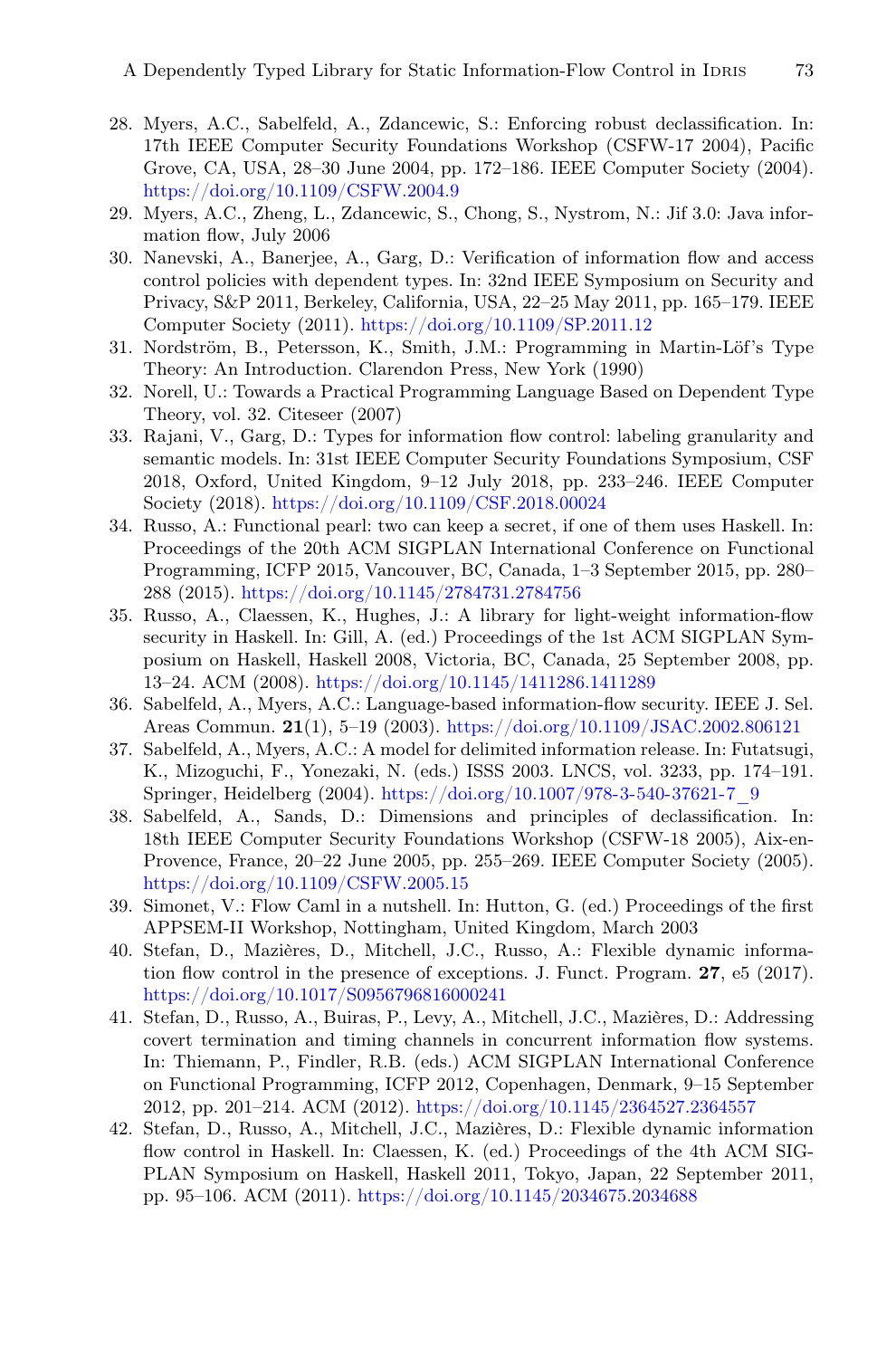- <span id="page-23-7"></span>43. Swamy, N., Chen, J., Chugh, R.: Enforcing stateful authorization and information flow policies in Fine. In: Gordon, A.D. (ed.) ESOP 2010. LNCS, vol. 6012, pp. 529–549. Springer, Heidelberg (2010). [https://doi.org/10.1007/978-3-642-11957-](https://doi.org/10.1007/978-3-642-11957-6_28) [6\\_28](https://doi.org/10.1007/978-3-642-11957-6_28)
- <span id="page-23-0"></span>44. Swamy, N., Chen, J., Fournet, C., Strub, P., Bhargavan, K., Yang, J.: Secure distributed programming with value-dependent types. In: Chakravarty, M.M.T., Hu, Z., Danvy, O. (eds.) Proceeding of the 16th ACM SIGPLAN International Conference on Functional Programming, ICFP 2011, Tokyo, Japan, 19–21 September 2011, pp. 266–278. ACM (2011). <https://doi.org/10.1145/2034773.2034811>
- <span id="page-23-3"></span>45. Tsai, T., Russo, A., Hughes, J.: A library for secure multi-threaded information flow in Haskell. In: 20th IEEE Computer Security Foundations Symposium, CSF 2007, Venice, Italy, 6–8 July 2007, pp. 187–202. IEEE Computer Society (2007). <https://doi.org/10.1109/CSF.2007.6>
- <span id="page-23-2"></span>46. Vassena, M., Russo, A.: On formalizing information-flow control libraries. In: Proceedings of the 2016 ACM Workshop on Programming Languages and Analysis for Security, PLAS@CCS 2016, Vienna, Austria, 24 October 2016, pp. 15–28 (2016). <https://doi.org/10.1145/2993600.2993608>
- <span id="page-23-1"></span>47. Vassena, M., Russo, A., Buiras, P., Waye, L.: MAC a verified static informationflow control library. J. Log. Algebr. Methods Program. 95, 148–180 (2018). <http://www.sciencedirect.com/science/article/pii/S235222081730069X>
- <span id="page-23-8"></span>48. Vassena, M., Russo, A., Garg, D., Rajani, V., Stefan, D.: From fine- to coarsegrained dynamic information flow control and back. PACMPL 3(POPL), 76:1– 76:31 (2019). <https://doi.org/10.1145/2694344.2694372>
- <span id="page-23-9"></span>49. Zdancewic, S., Myers, A.C.: Robust declassification. In: 14th IEEE Computer Security Foundations Workshop (CSFW-14 2001), Cape Breton, Nova Scotia, Canada, 11–13 June 2001, pp. 15–23. IEEE Computer Society (2001). [https://doi.org/10.](https://doi.org/10.1109/CSFW.2001.930133) [1109/CSFW.2001.930133](https://doi.org/10.1109/CSFW.2001.930133)
- <span id="page-23-6"></span>50. Zhang, D., Wang, Y., Suh, G.E., Myers, A.C.: A hardware design language for timing-sensitive information-flow security. In: Özturk, Ö., Ebcioglu, K., Dwarkadas, S. (eds.) Proceedings of the Twentieth International Conference on Architectural Support for Programming Languages and Operating Systems, ASP-LOS 2015, Istanbul, Turkey, 14–18 March 2015, pp. 503–516. ACM (2015). [https://](https://doi.org/10.1145/2694344.2694372) [doi.org/10.1145/2694344.2694372](https://doi.org/10.1145/2694344.2694372)
- <span id="page-23-4"></span>51. Zheng, L., Myers, A.C.: Dynamic security labels and noninterference (extended abstract). In: Dimitrakos, T., Martinelli, F. (eds.) Formal Aspects in Security and Trust. IFIP, vol. 173, pp. 27–40. Springer, Boston (2005). [https://doi.org/10.1007/](https://doi.org/10.1007/0-387-24098-5_3) [0-387-24098-5\\_3](https://doi.org/10.1007/0-387-24098-5_3)
- <span id="page-23-5"></span>52. Zheng, L., Myers, A.C.: Dynamic security labels and static information flow control. Int. J. Inf. Secur. 6(2–3), 67–84 (2007). [https://doi.org/10.1007/s10207-007-](https://doi.org/10.1007/s10207-007-0019-9) [0019-9](https://doi.org/10.1007/s10207-007-0019-9)